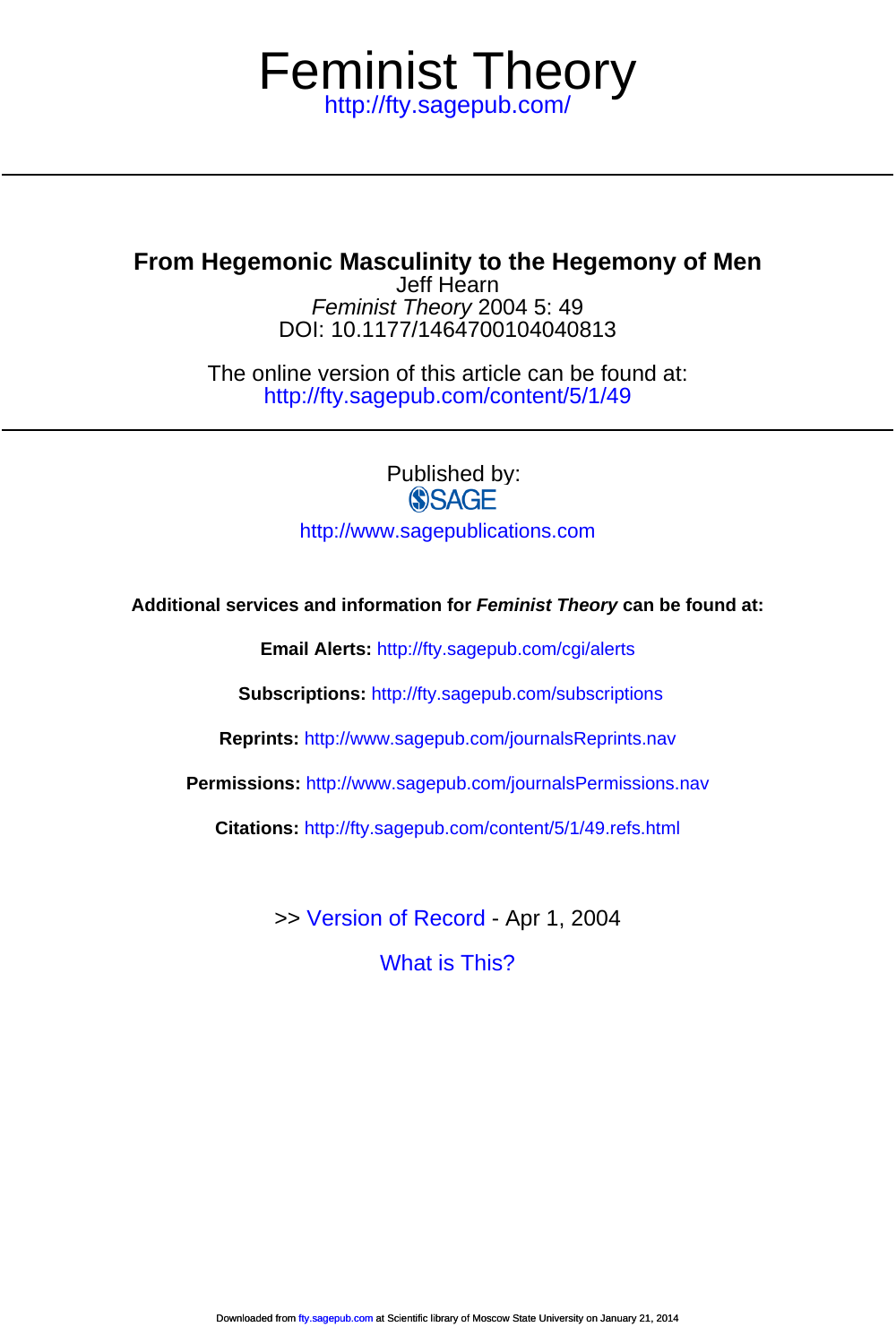# **From hegemonic masculinity to the hegemony of men**



*Feminist Theory* Copyright © 2004 SAGE Publications (London, Thousand Oaks, CA and New Delhi) vol. 5(1): 49–72. 1464–7001 DOI: 10.1177/1464700104040813 <www.sagepublications.com>

**[Jeff Hearn](#page-24-0)** *Huddersfield University and Swedish School of Economics, Finland*

**Abstract** This article evaluates the usefulness of the concept of hegemony in theorizing men. The discussion is located within the framework of 'Critical Studies on Men' (CSM), in which the centrality of power issues is recognized, rather than that of 'Men's Studies', where it is frequently not. Recent uses, as in 'hegemonic masculinity' in the analysis of masculinities, are subjected to a qualified critique. Instead a shift is proposed from masculinity to men, to focus on 'the hegemony of men'. This formulation seeks to address the double complexity that men are both a *social category formed by the gender system* and *collective and individual agents, often dominant collective and individual agents, of social practices*. This is explored mainly in relation to substantive studies on men, and briefly the institutional development of CSM. The concluding discussion examines how these arguments connect with debates in feminist theory and social theory.

**keywords** *gender, hegemony, ideology, masculinities, men, power*

Studying men is in itself neither new nor necessarily radical. It all depends on how this is done. Men have been studying men for a long time, and calling it 'History', 'Sociology', or whatever. These, usually unnamed, 'men's studies', in the simple sense of studies by men, may or may not be explicitly about men. They include what Mary O'Brien (1981) mockingly called malestream accounts, in which men are not explicitly present or men are represented but in ways that do not problematize 'men'. There are now several literatures that theorize and represent men in other ways: feminist, gay, queer, pro-feminist, and other critiques outside the malestream, such as some postcolonial writing. These may be directed to men as a social category, men as a gender class, specifi[c groups o](http://fty.sagepub.com/)f men, or collections of individuals who are men.

There has also developed a set of studies on men, often too conveniently labelled 'Men's Studies'. To study men within the frame of 'Men's Studies' is very limited (see, for example, Hearn, 1989, 1997). Men's Studies, as conceived in some versions, is not in women's interests. To speak of 'Men's Studies' is at the best ambiguous: is it studies on men or studies by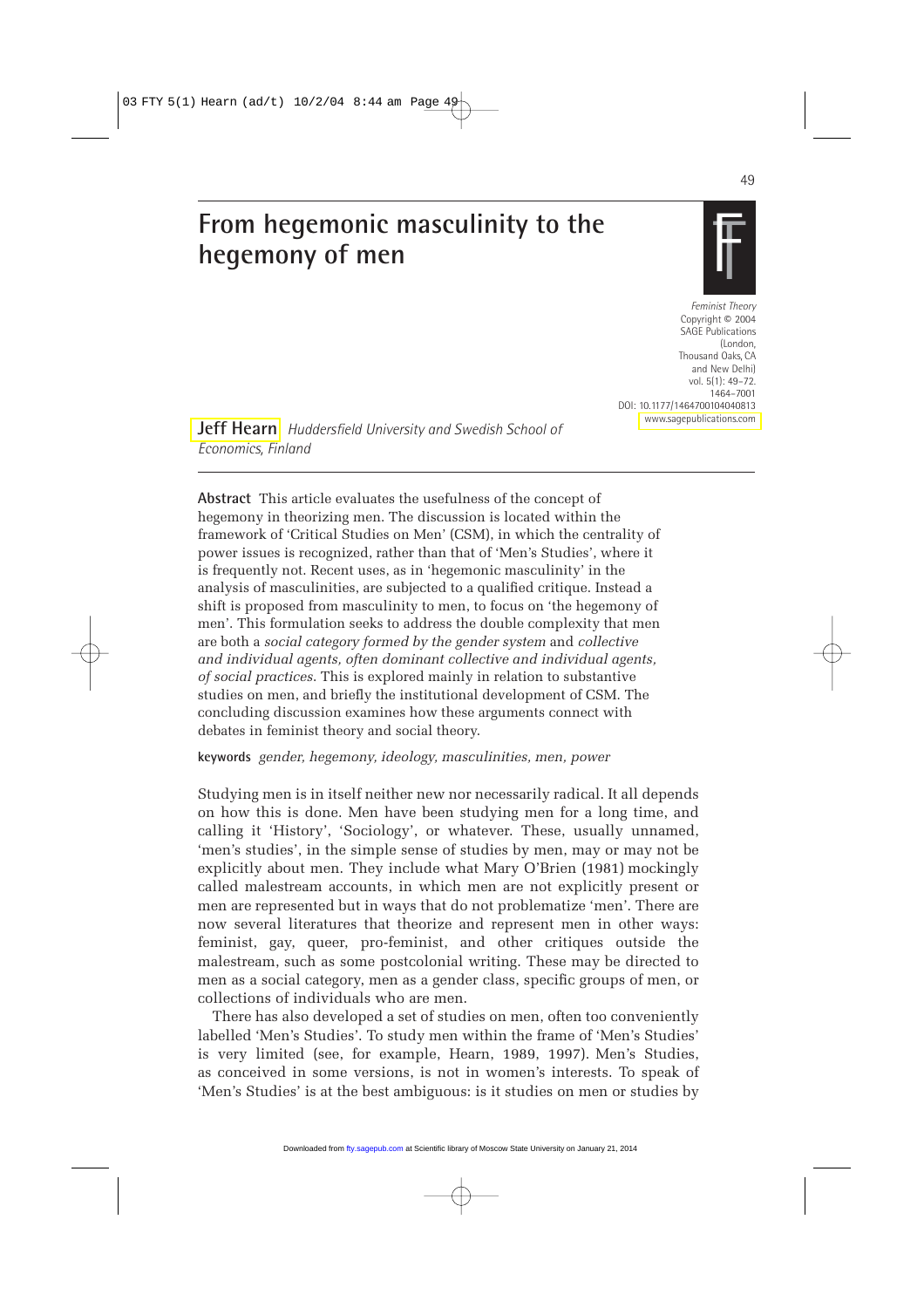men? It implies a false parallel with Women's Studies. At worst, it is anti-feminist. The idea of Men's Studies may be favoured by some men who have no interest whatsoever in promoting feminist theory and practice. Thus, I oppose developing the field within the framework of Men's Studies, while being aware of the term's variable connotations in different parts of the world.1

In this article I first outline the field of studies of men within the framework of 'Critical Studies on Men' (CSM), in which the centrality of power issues is recognized. My central concern is the concept of hegemony, and its major uses in recent theorizing on men. These uses, as in 'hegemonic masculinity' in the analysis of masculinities, are subjected to a qualified critique; instead I argue for its applicability to the analysis of the social category of men, as in the hegemony of men. This is explored mainly in relation to substantive studies on men, and briefly the institutional development of CSM. The article is concluded by discussing connections of these lines of argument with debates in feminist theory and social theory.

## **Critical Studies on Men**

Critical Studies on Men arise from a number of critiques – primarily from feminism, but also from gay and queer scholarship, and from men's responses, particularly men's pro-feminist responses, to feminism and debates on gender relations. CSM thus refers to that range of studies that critically address men in the context of gendered power relations. It is clear that the most influential among these critiques is feminist theory and practice, and the feminist naming of men as men (Hanmer, 1990). Other challenges have named men as gendered in different ways. Gay scholarship, by virtue of the reference to same-gender sexuality, necessarily names people in terms of gender. Gay, and indeed some queer, writing and scholarship focuses on men in quite different ways from feminist writing and scholarship (for example, Beemyn and Eliason, 1996). There are good reasons why feminist and gay critiques may not necessarily coincide (Edwards, 1994). Increasingly queer scholarship is becoming a major force in the broad field of studies on genders and sexualities, including men and men's sexualities. While gay writing may or may not problematize men's power or even the category of 'men' itself, this is not the case with much queer writing which certainly does problematize the category of men, along with other gender and sexual binaries.

In recent years Critical Studies on Men by both women and men have become something of a 'success story', with book series, journals, networks, conferences, research projects, even encyclopaedic reference works. However, the focus on men brings possible dangers i[n re-exclu](http://fty.sagepub.com/)ding women. One way to reduce these risks is to consistently examine the specific ways in which men exist as and in gendered power relations, with women, children, young people and each other. While it would be mistaken to assume there are issues of power in every social situation (Holmwood, 1999), consistently interrogating power may assist in avoiding the problems of many previous analyses of men (Hearn, 1998b; Hanmer and Hearn, 1999).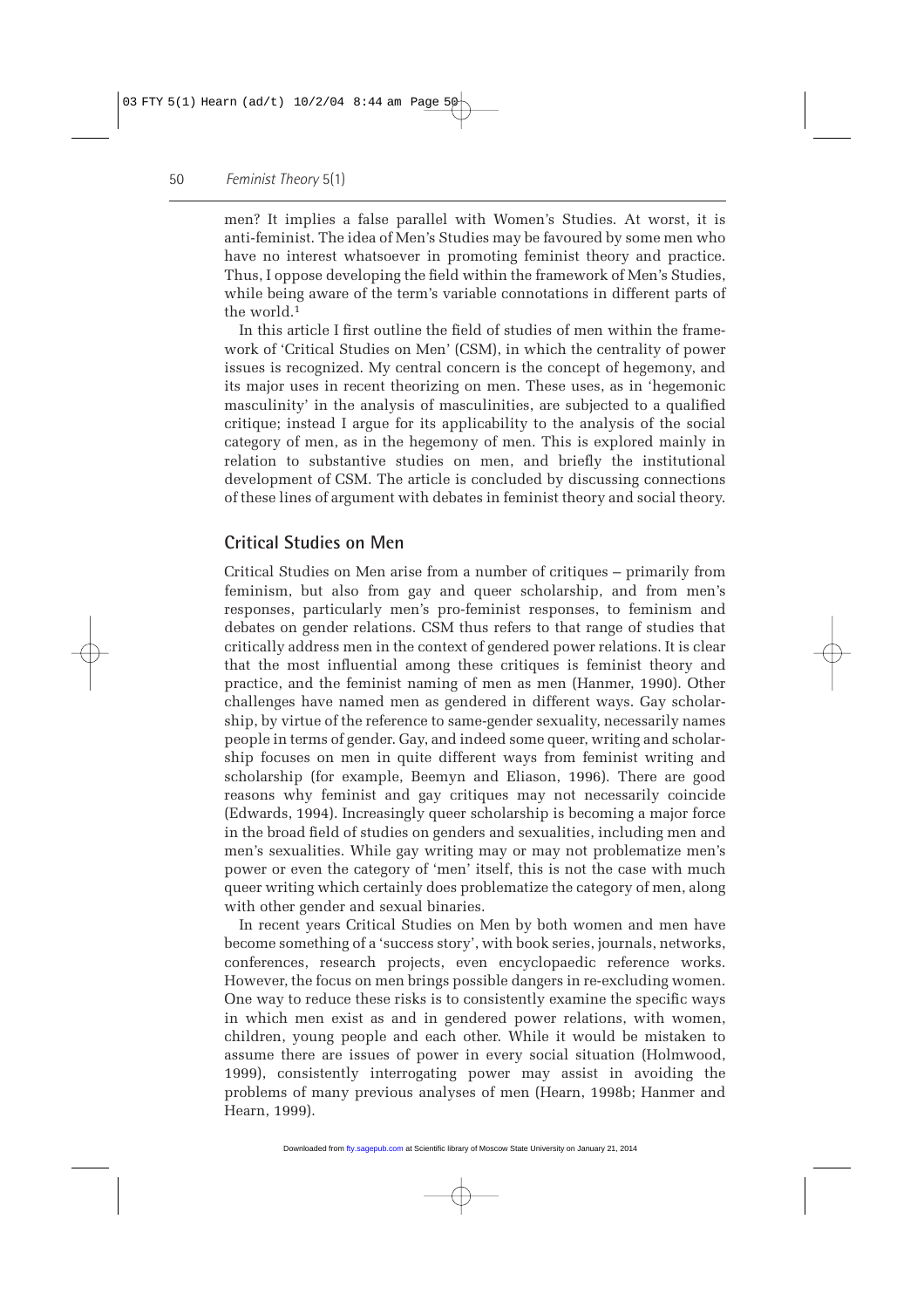The reference to 'Critical' in CSM centrally concerns questions of power, gendered power. While power functions, flows and re-forms in multiple ways, it is difficult to avoid the fact that in most societies, and certainly those of western, 'advanced' capitalism, men are structurally and interpersonally dominant in most spheres of life. This may be called patriarchy or historically differentiated patriarchies (Walby, 1986, 1990; Hearn, 1987, 1992). This approach does not downplay differences among and between men in terms of age, class, ethnicity and other differences, including their relations with women. Rather it emphasizes the complex interplay of unities and differences between men within patriarchies (Hearn and Collinson, 1993).

I take this position to try to be more accurate, dare I say it, more scientific.2 Much social science is pre-scientific and many specific contributions still do not notice that men are gendered beings, socially constructed and reproduced, not just agendered, asexual, 'neutral' adults, citizens or people, as in most standard economics or political science textbooks. Many women and a relatively few men have noticed that men can, first, be gendered, and, second, studied in a different, more critical way.

To sum up so far: the use of the term and the framework of CSM seeks to make clear that these studies of men are: *critical*; *on men*; *explicitly gendered*; and *by men and women, separately or collaboratively*. The development of CSM has many implications, including: (a) the clarification of different political positions and discursive practices adopted (Hearn, 1998b); (b) the development of appropriate research methods and methodologies (Hearn and Morgan, 1990; Morgan, 1992; Pease, 1996, 2000a, 2000b; Hearn, 1998c); (c) the interpretation of results of empirical research (Collinson and Hearn, 1994; Hearn, 1998c); and (d) the transformation of academic disciplines (Hearn, 1997, 1998a).

### **The problem of power, the problem of men's power**

The 'criticalness' within CSM comes particularly from concern with power, that is, gendered, usually predominantly men's, power.<sup>3</sup> This is not to say that all men are (all) powerful or men are all powerful; that is not so; this is especially clear from a global perspective on men. Rather it is that power is a very significant, pervasive aspect of men's social relations, actions and experiences, and that these matters have continued to be neglected in mainstream social science. Moreover, recent engagements with 'hegemony' within CSM need to be located within broad debates on power, gendered power and men's relations to such power.

What is at issue here is the persistent presence of accumulations of power and powerful resources by certain men, the doing of po[wer and do](http://fty.sagepub.com/)minance in many men's practices, and the pervasive association of the social category of men with power. Men's power and dominance can be structural and interpersonal, public and/or private, accepted and taken-for-granted and/or recognized and resisted, obvious or subtle. It also includes violations and violences of all the various kinds.

In my own work I have focused on a number of different aspects of men, and this has entailed engaging centrally with questions of power. This has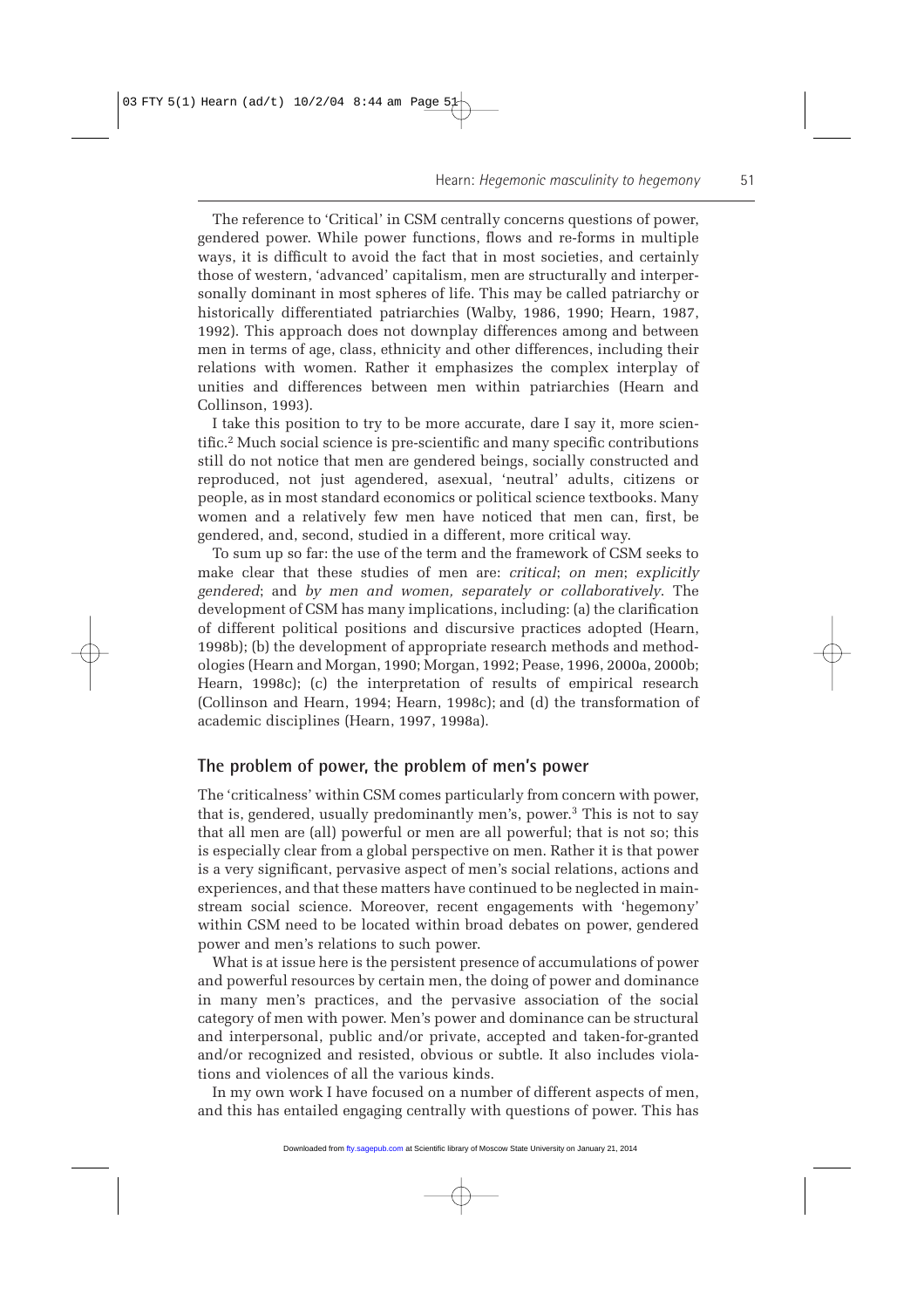applied in both general theoretical and historical analyses of men in patriarchies (Hearn, 1987, 1992), and more specific examinations of the associations of men and power, as in management (for example, Collinson and Hearn, 1996) or men's violence to women (for example, Hearn, 1998c). At the same time, much of men's power remains taken-for-granted.

In addition to the direct and threatened force of, for example, violent husbands or military men, there is the place of consent in theorizing men's power within patriarchies. It is in this space that the concept of hegemony can be usefully employed. Hegemony involves both the consent of some men, and, in a very different way, the consent of some women to maintain patriarchal relations of power. At least some powerful men are dominant in the construction of women's consent and the reproduction of men's consent. Before examining the notion of hegemony in more detail, I briefly consider how power is to be understood, analysed and theorized.

There are many frameworks for analysing power (for example, Clegg, 1989). Power has often been construed, rather simply, as a capacity, the ability to dominate or influence others through reward or punishment (Dahl, 1957; Lukes, 1974; Weber, 1978; Wrong, 1979). A second dimension of power that has been recognized sees some people's interests as never reaching formal levels of decision-making or agenda-setting (Bachrach and Baratz, 1962).<sup>4</sup> A third dimension of power, stressed by Lukes (1974), views people's 'real interests' as distorted by ideological conditioning. Third dimensional or 'radical' views move from subjective interests to interests in a broader, more hypothetical way. For the radical, '. . . wants may themselves be a product of a system which works against their interests, and in such cases, relates to what they would want and prefer, were they able to make the choice' (p. 34).

This third dimension directs one to the structural level, including the operation of hegemony. While Lukes's third dimensional approach provides a model of structural analysis, there are many other aspects and approaches to structural analysis. These include: recognition of collective actors; normality and persistence of social conflict and resistance; intersections of material and ideological powers; and interplay of the technical and the social relations of production.5 Lukes's views on structure are also intimately bound up with the recognition of agency, even though that is set within contexts preventing individuals from 'knowing' their own best interests. Highlighting interests is both strength and weakness in his perspective, on one hand, extending 'non-decision-making' to a more fundamental level; on the other, relying on the analyst's hypothesizing stance.6 Again there are echoes of theorizing on hegemony.

In recent years major critiques of both non-substantive and structural(ist) approaches to power have been developed wit[hin posts](http://fty.sagepub.com/)tructuralism, feminism, postcolonialism and radical multiculturalism. Poststructuralist conceptions of power generally see individuals as constituted by their discursive environments so that 'objective' interests do not exist 'waiting to be defined'.7 Despite the micro and local focus of some of its adherents, poststructuralism is not necessarily antagonistic to the recognition of the persistence of global domination (for example, Foucault, 1980).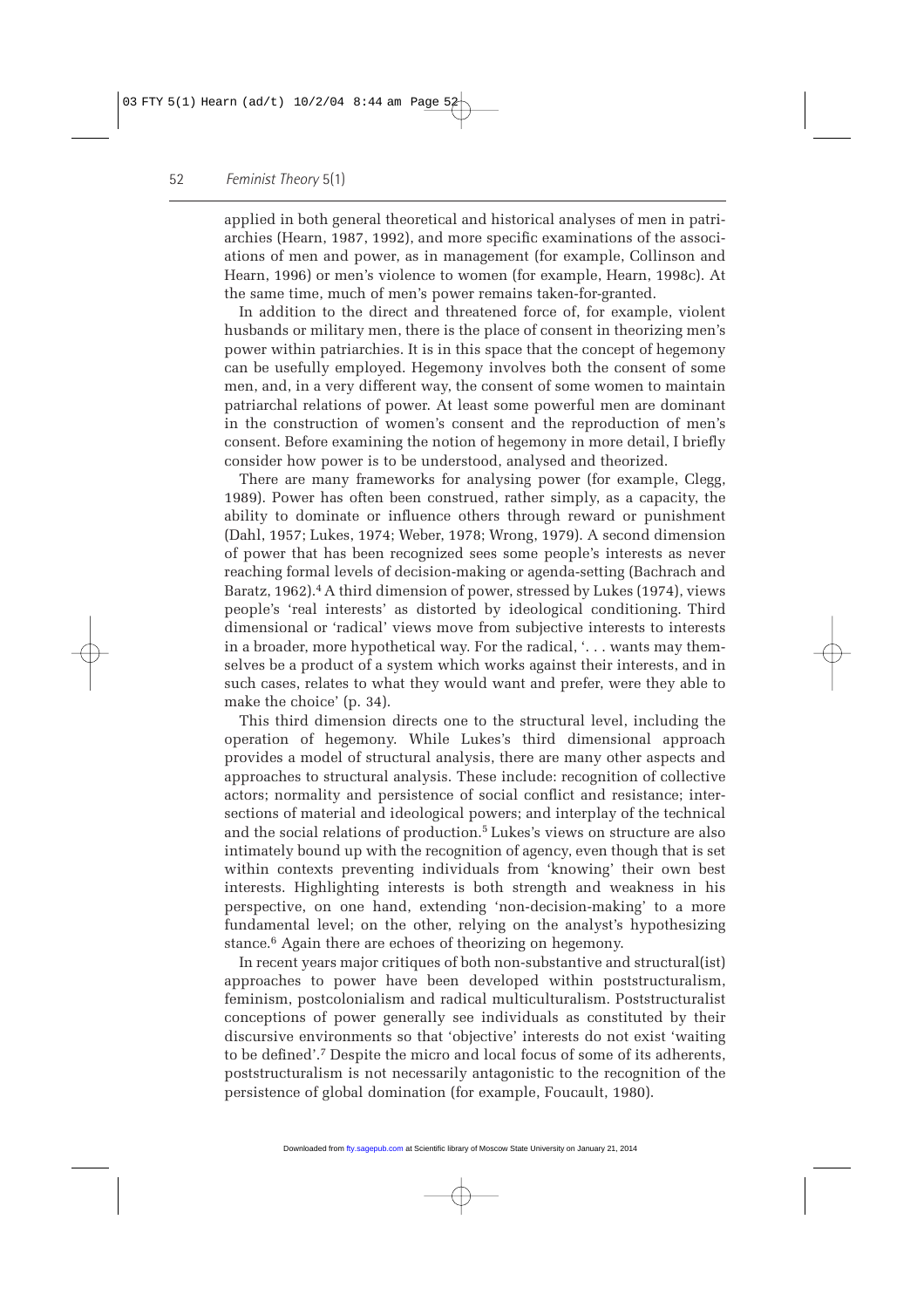Feminist, postcolonialist and radical multiculturalist work on power/resistance has brought gender, sexuality and violation, and their intersections with other social divisions, centre stage (Hennessy and Ingraham, 1997; Willett, 1998; Zack et al., 1998). Engagements between feminism and Foucault (for example, Diamond and Quinby, 1988; Sawicki, 1991; McNay, 1992; Ramazanoglu, 1993; Macleod and Durrheim, 2002) have been especially important in exploring the relation of non-gendered and gendered conceptions of power. The intersections of poststructuralism, feminism and postcolonialism continue to produce key insights on power, as in the relation of substance and context, so adding complexity to discussions of hegemony.

While debates on power have led in many different directions, there are surprising points of contact between third dimensional views on power, and some poststructuralist, feminist and postcolonial approaches. Together they suggest some common ground on the importance of taken-for-granted micro-power processes and the elusiveness of individual and collective self-interest. Comparisons can be made between Marxian notions of false consciousness, the historical change in political communities of identity and story-telling spelt out by politically orientated social constructivists and symbolic interactionists (Plummer, 1995), poststructuralist analysis of discursive power relations, and indeed the Gramscian concept of hegemony.

#### **Hegemony**

In this section I focus specifically on the concept of hegemony, before considering its relevance in CSM. The notion of hegemony provides a way of talking about overarching ideologies at the level of everyday, taken-forgranted ideas and practice performed 'with consent', 'without coercion'. The term, hegemony, has been used rather widely in recent years in debates on men, mainly as in 'hegemonic masculinity' (Carrigan et al., 1985), and to a more limited extent elsewhere, for example, 'male hegemony' (Cockburn, 1991) or 'hegemonic heterosexual masculinity' (Frank, 1987).

The concept of hegemony has been developed largely within the context of Marxian analysis. Nicholas Abercrombie and Bryan Turner (1978) pointed out that Marx presented two rather different theories of ideology. In the first, set out in the 'Preface' (Marx, 1859/1975), 'social being determines consciousness', so that the particular social experience of particular social classes determines the ideas of the members of the class. Thus, ideas follow immediate material relations, in terms of both general economic and social structural locations, and the conduct of everyday economic and social life. Furthermore, this approach lays the basis fo[r the articu](http://fty.sagepub.com/)lation of several class-based systems of ideas, even a relatively pluralist analysis. In the second, also set out in the 'Preface' but more famously in *The German Ideology*, 'the economic structure, the real foundation' determines 'a legal and political superstructure', such that the ideas of 'the ruling class are in every epoch the ruling ideas' (Marx and Engels, 1845/1970). This notion of ideology, like the first, embodies both material and intellectual force. It is,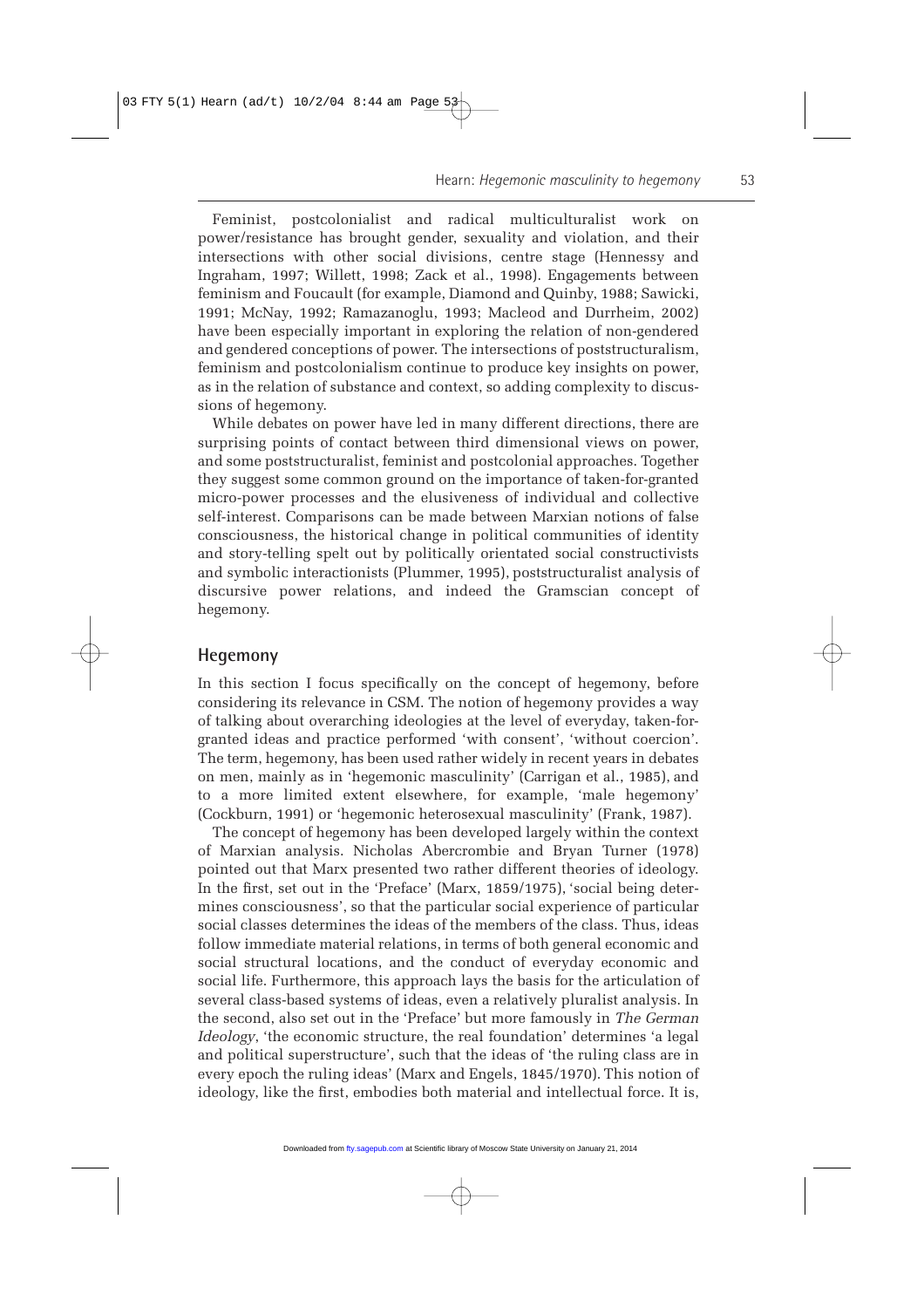however, more deterministic, more concerned with the social formation rather than activities of particular classes and class fractions.

The Italian Marxist, Antonio Gramsci (1971), took this latter mode of thought one step further, in rejecting economic determinism and a less dogmatic form of communism. After helping to establish the Italian Communist party in 1921, he was imprisoned (1926–37) when Mussolini outlawed the party. Gramsci saw politics and economics, in his own historical frame of Italian Marxism and communism of the 1920s, set within wars of position and manoeuvre. In his formulation of hegemony the cultural and intellectual realm was even more important than for Marx and Engels, with more political impact than merely being an effect of the economic structure.

Above all, Gramsci's theory of hegemony explains how a dominant (economic) class controls society, pressing its definition of the situation. He saw that this involved the active consent of dominated groups (even though that is backed by force, especially the force of the state). He also pointed to the webs of collective political actors in the construction of hegemony – the state, the law, capitalists, intellectuals, and so on. As such, he propounded what might be thought of as a cultural economism, or perhaps more accurately an economic culturalism. The notion of hegemony thus follows largely from Marx's second theory of ideology (Abercrombie and Turner, 1978), but importantly it also draws on the first in its concern with everyday (cultural) practice.

Mike Donaldson (1993: 645) has described the concept as:

. . . about the winning and holding of power and the formation (and destruction) of social groups in that process. It is about the ways in which the ruling class establishes and maintains its domination. The ability to impose a definition of the situation, to set the terms in which events are understood and issues discussed, to formulate ideals and define morality is an essential part of the process. Hegemony involves persuasion of the greater part of the population, particularly through the media, and the organization of social institutions in ways that appear 'natural', 'ordinary', 'normal'. The state, through punishment for non-conformity, is crucially involved in this negotiation and enforcement.

Robert Bocock (1986: 63) has neatly summed up this process, saying that hegemony occurs 'when the intellectual, moral and philosophical leadership provided by the class or alliance of class fractions which is ruling successfully achieves its objective of providing the fundamental outlook of the whole society'. I will return to this definition but at this stage it is worth noting that the idea of society having a 'fundamental outlook' is now much more problematic than when Gramsci was writing, within his own particular political context.<sup>8</sup>

There has been extensive debate at the intersectio[n of Marxi](http://fty.sagepub.com/)sm and poststructuralism on the possibilities of reworking hegemony, in accordance with the flux and flow of contingent political meanings. In some senses, the postructuralist project, at least in the Foucaultian version, has represented an engagement between the material and the discursive. Among the key proponents here are Ernesto Laclau and Chantal Mouffe (1985, 1987) in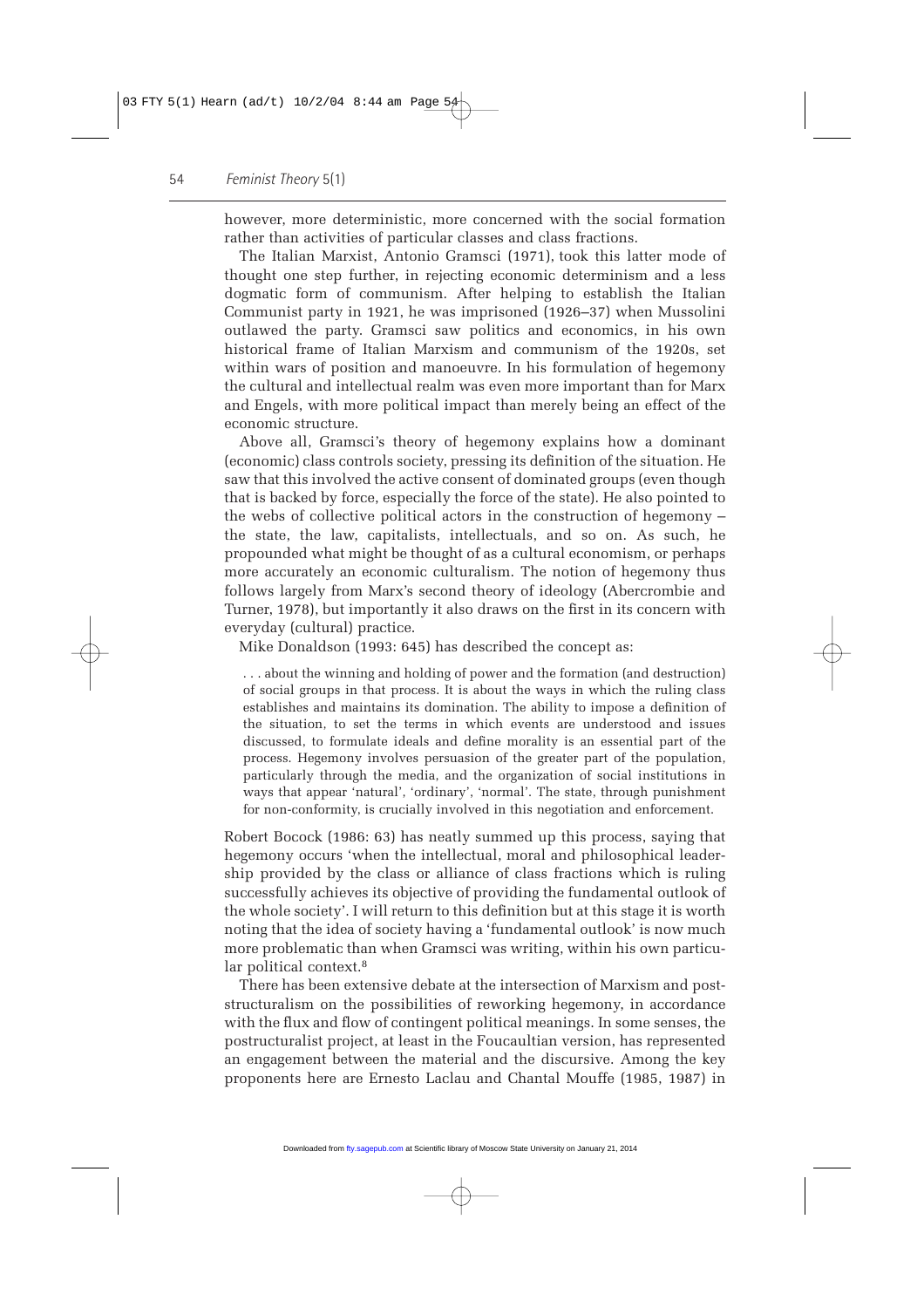their critique of essentialism within Marxism, and thus movement to a more discursively constructed understanding of hegemony. This has inevitably brought further counter claims that they have 'gone too far' down the linguistic road (Geras, 1987; Clegg, 1989; Butler et al., 2000). On the other hand, Judith Butler has specifically contrasted the 'view that casts the operation of power in the political field exclusively in terms of discrete blocs which vie with one another for control of policy questions' with a concept of hegemony that 'emphasizes the ways in which power operates to form our everyday understanding of social relations, and to orchestrate the ways in which we consent to (and reproduce) those tacit and covert relations of power' (Butler, 2000: 13–14). I return to this in the concluding discussion.

How does the concept of hegemony raise interesting and important questions in CSM? First, it directs attention to the form and nature of domination reproduced: of whom and by whom. It also addresses what is happening beyond mere force, and to the taken-for-granted, the commonsense, the cultural. It is also about both (political) content and (political) process. These questions are important in both the analysis of men in the social world, and the analysis of studies on men. I now consider the first of these areas in some detail, before briefly discussing the second.

## **Hegemony and men in the social world**

A very basic question in the social analysis of men in the social world is whether gender domination, and its taken-for-grantedness, is understood as primarily related to the economic system, the ruling economic class(es), and the formation of the nation-state or whether one seeks to relate hegemony to the gender system (patriarchy). In the former, *economic system* approach there is a need for a reformulation to take account of contemporary transformations in the nation, and the creation of an international and transnational economic ruling class, largely of men and with some women, even if it is usually described in gender-neutral terms (see Sklair, 2001). However, in recent years it is the latter, *gender system* approach that has been pursued, especially through the concept of hegemonic masculinity, as a central part of the more general analysis of masculinities, in the plural. I first examine this particular latter approach before suggesting an alternative, formulated around the hegemony of men.

#### **Hegemonic masculinity**

The main way in which hegemony has been brought into debates in CSM in recent years has been primarily in terms of the notion of hegemonic masculinity, within the relatively autonomous system [of gender](http://fty.sagepub.com/) relations. Hegemonic masculinity has been proposed as a form of masculinity or configuration of gender practice which is in contrast to other less dominant or subordinated forms of masculinity – complicit, subordinated, marginalized (Carrigan et al., 1985; Connell, 1995). Indeed the concept of hegemonic masculinity has become a well-used and rather widely accepted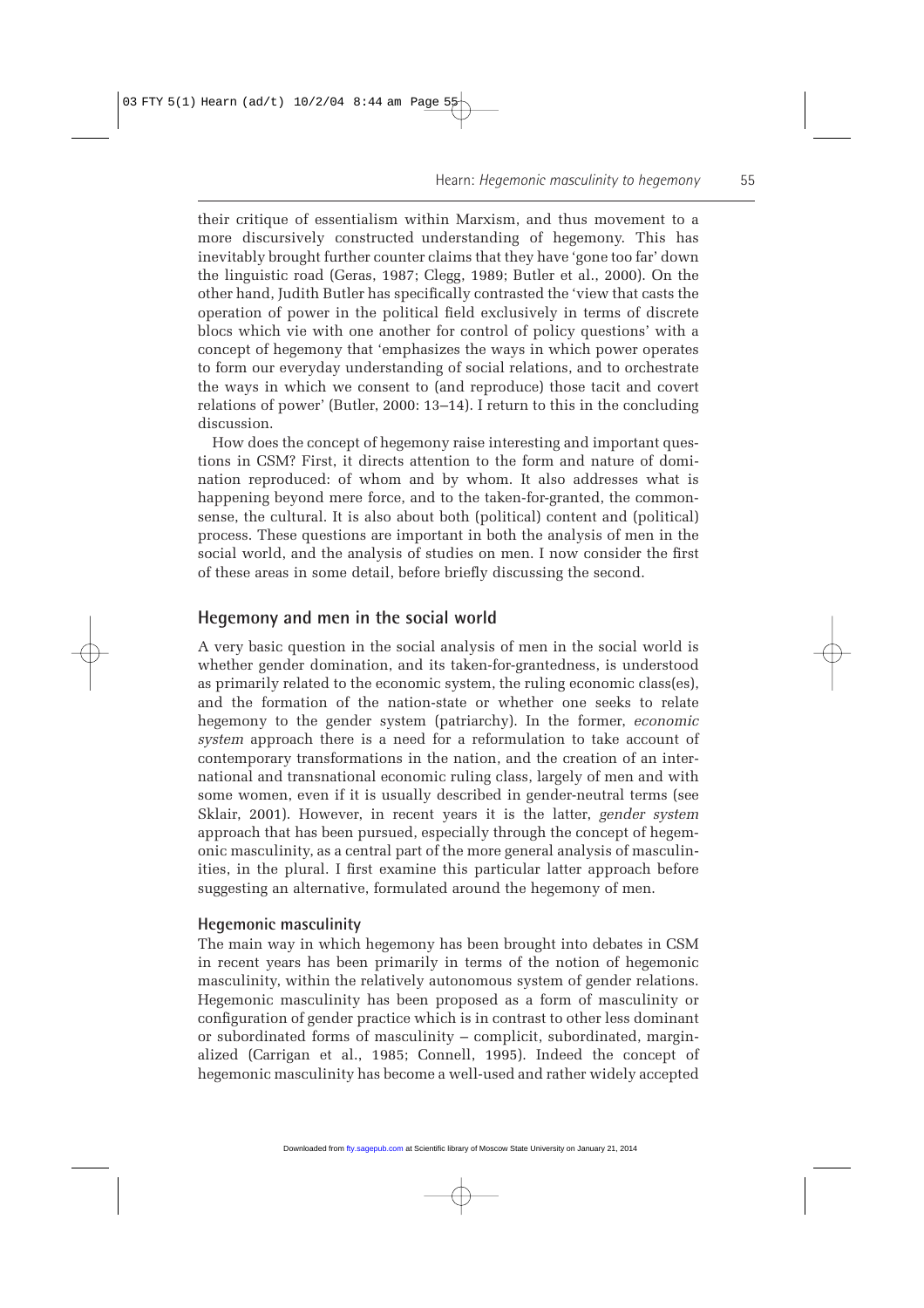part of the general conceptual apparatus for studying men in the 1990s. This in itself is very significant and speaks to both the insight of its instigators and the need for a concept of this kind to facilitate talk and writing about men and power.

The first substantial discussion of the idea of 'hegemonic masculinity' was in the paper 'Men's Bodies', written by R.W. Connell in 1979 and published in *Which Way Is Up?* in 1983. Its background was debates on patriarchy. The paper was published alongside two others on theories of patriarchy and empirical research on boys and girls in schools. In a further paper on the theory of social reproduction, he critiqued the functionalist take-over of the term 'hegemony' (Connell, 1983: 156). From this first use, the hegemony at issue in relation to masculinities was the hegemony involved in the patriarchal system of gender relations. In a personal communication Connell (1 March 2000) has reported that 'I was trying to direct attention onto the patterns of conduct and emotion involved in men's activity in a patriarchal system, including some of the complexities, division and contradictions – as I was also at the time trying to get a theoretical handle on the process of historical change in patriarchy.'

The 'Men's Bodies' paper is very interesting in a number of respects. It considers what might be called the social construction of the body in both boys' and adult men's practices. In discussing 'the physical sense of maleness', Connell marks out the social importance of sport as 'the central experience of the school years for many boys' (1983: 18), emphasizing the practices and experiences of taking and occupying space, holding the body tense, and skill, as well as size, power, force, strength, physical development and sexuality. He notes that while the main concern is with hegemonic masculinity, there are other significant involvements of the body in other (non-hegemonic) patterns of sexuality. In addressing the body of adult men, he highlights the differential importance of physicality within three realms: work, sexuality, fatherhood. The last part of the paper shifts emphasis to the psychological and social dynamics of masculinity. This integrates psychodynamic thinking into the analysis of the patriarchal relations that account for hegemonic masculinity. Above all, Connell stresses that 'the embedding of masculinity in the body is very much a social process, full of tensions and contradiction; that even physical masculinity is historical, rather than a biological fact. . . . constantly in process, constantly being constituted in actions and relations, constantly implicated in historical change' (p. 30).

The notion of hegemonic masculinity was further developed in the early 1980s, in the light of gay activism and the review of literature of the gay (men's) movement. The connection with gay liberation theory developed when Tim Carrigan and John Lee, both gay activists [job-sharin](http://fty.sagepub.com/)g as research assistants, came to work as research assistants with Connell on a social theory research project on the theory of gender. This led to a reformulation of the concept of hegemonic masculinity, articulating analyses of oppression produced from both feminism and gay liberation. This reformulation was published in *Theory and Society* by Carrigan, Connell and Lee in 1985 (p. 586). Accordingly they wrote: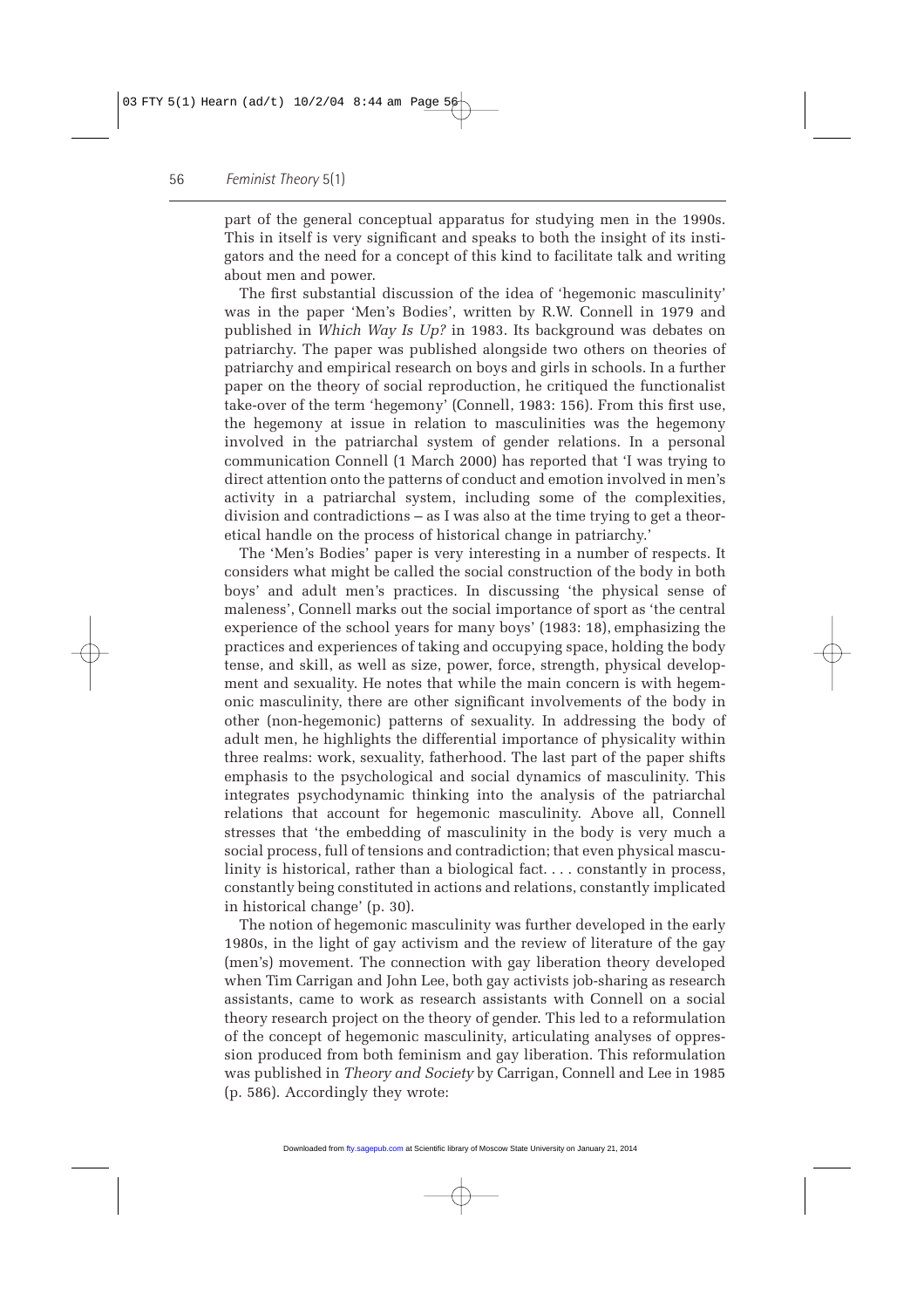What emerges from this line of argument [on the heterosexual-homosexual ranking of masculinity] is the very important concept of *hegemonic masculinity*, not as 'the male role', but as a particular variety of masculinity to which others – among them young and effeminate as well as homosexual men – are subordinated. It is particular groups of men, not men in general, who are oppressed within patriarchal sexual relations, and whose situations are related in different ways to the overall logic of the subordination of women to men. A consideration of homosexuality thus provides the beginnings of a dynamic conception of masculinity as a structure of social relations. (emphasis in original)

They continue, following Gramsci, that hegemony '. . . always refers to an historical situation, a set of circumstances in which power is won and held. The construction of hegemony is not a matter of pushing and pulling of ready-formed groupings but is partly a matter of the formation of these groupings.' Thus '[t]o understand the different kinds of masculinity demands . . . an examination of the practices in which hegemony is constituted and contested – in short, the political techniques of the patriarchal social order' (p. 594). This involves the examination of the gendered processes of commercial mass media, advertising, persuasion, fantasy and differential representations of masculinity; the gendered division of labour and the social definition of tasks and work; and the activities of the state and the law, such as the criminalization of homosexuality. These processes have some parallel with the more general social processes of cathexis, production/work/labour relations, and power, that make up the gender order and gender regimes (Connell, 1987, 1995).

In the book *Masculinities*, Connell (1995) discusses and applies the notion of hegemonic masculinity in more depth. He reaffirms the link with Gramsci's analysis of economic class relations through the operation of cultural dynamics, and also notes that hegemonic masculinity is always open to challenge and possible change. Hegemonic masculinity is now defined slightly differently as follows as:

. . . the configuration of gender practice which embodies the currently accepted answer to the problem of legitimacy of patriarchy, which guarantees (or is taken to guarantee) the dominant position of men and the subordination of women. (p. 77)

Connell emphasizes that hegemonic masculinity embodies a 'currently accepted' answer or strategy. Thus, though rather stable, it is contested and subject to struggle and change. Interestingly, he also notes that the most powerful bearers of the cultural ideal of hegemonic masculinity are not necessarily the most powerful individuals. Indeed the individual holders of power may be very different from those who represent hegemonic masculinity as a cultural ideal. Even so there is so[me corresp](http://fty.sagepub.com/)ondence between the cultural ideal and institutional power, as in state, business and corporate power. There is also a more complex discussion of the interplay of hegemonic, subordinated, complicit and marginalized forms of masculinity, as, for example, when some black men may accept certain aspects of hegemonic masculinity but may be marginalized in relation to the authorization of hegemonic masculinity.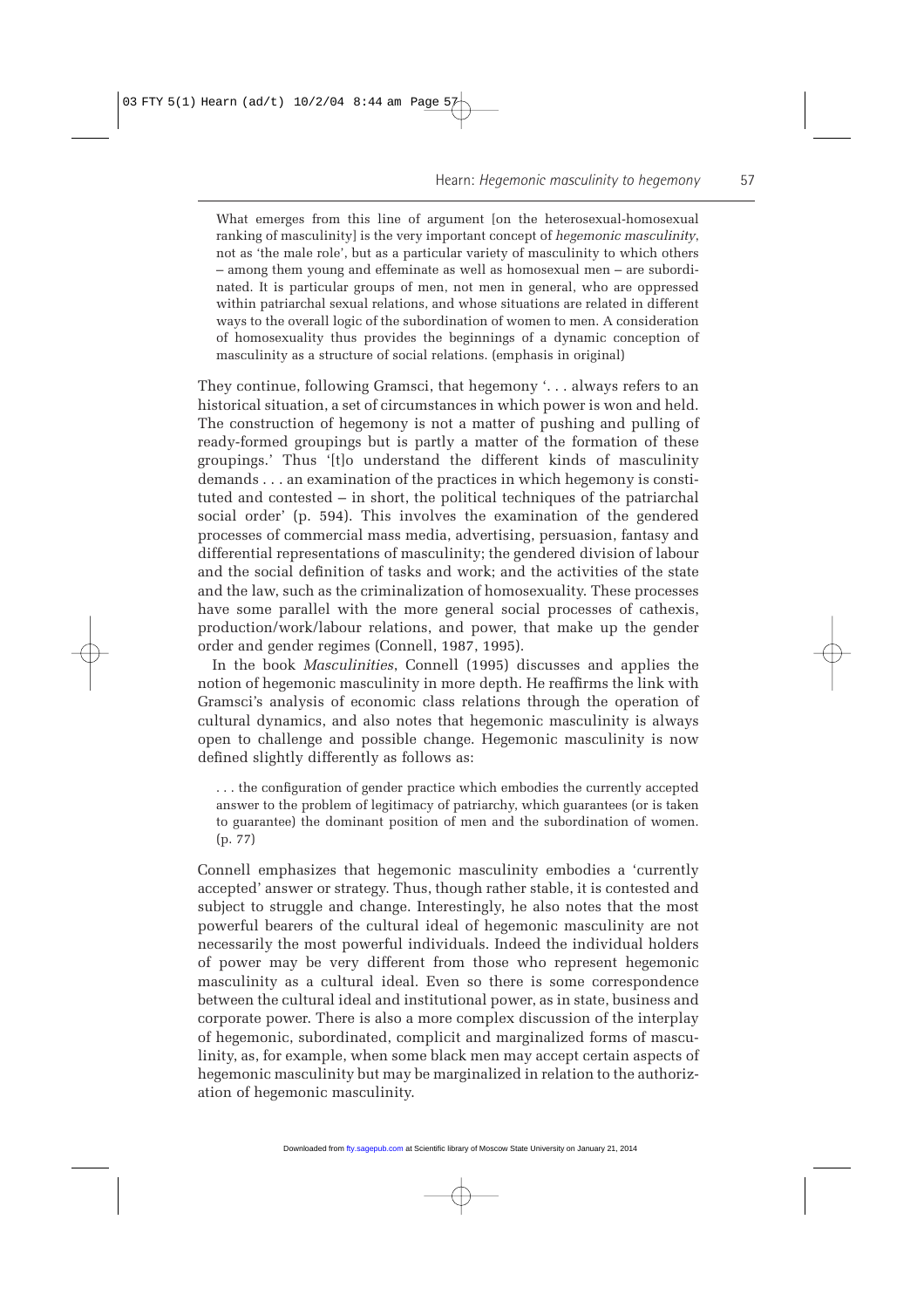In identifying forms of domination by men, both of women and of other men, the concept of hegemonic masculinity has been particularly successful. This reformulation of masculinity is not, however, without problems. While Connell (1993, 1995) has emphasized the cultural specificity of masculinities, and even of the concept itself, it has been pointed out that there has been a widespread application of the term in many and various ways, and this can be a conceptual and empirical weakness (see McMahon, 1993; Hearn, 1996b; Clatterbaugh, 1998). Connell has also described hegemonic masculinity as a 'configuration of gender practice' rather than a type of masculinity, yet the use of the term has sometimes been as if it is a type.

Mike Donaldson (1993) has pointed out that the concept of hegemonic masculinity is unclear, may carry contradictions (for example, in the practices and representations of sporting heroes), and fails to demonstrate the autonomy of the gender system. He notes that it is difficult to identify hegemonic masculinity because there is little that is counter-hegemonic. For example, does men's greater involvement in fathering or parenting indicate an intensification or not of hegemonic masculinity? For him, in the foregrounding of (hegemonic) masculinity, economic class remains neglected and crucially important, politically and analytically.

There are also persistent question marks around what is actually to count as hegemonic masculinity. Is it a cultural ideal, cultural images, even fantasy? Is it summed up in the stuff of heroes? Is it toughness, aggressiveness, violence? Or is it corporate respectability? Is it simply heterosexist homophobia? Is it the rather general persistence of patriarchal gender arrangements?

Above all, there are three unresolved problems. First, are we talking about cultural representations, everyday practices or institutional structures? Second, how exactly do the various dominant and dominating ways that men are – tough/aggressive/violent; respectable/corporate; controlling of resources; controlling of images; and so on – connect with each other? Third, why is it necessary to hang on to the concept of masculinity rather than, say, men's practices (Connell, 1985, 1987; Hearn, 1996b), when the former concept has been subject to such critique (Eichler, 1980; Carrigan et al., 1985), and is in use in such very different and sometimes confusing ways (see McMahon, 1993; Hearn, 1996b; Clatterbaugh, 1998)?9

A further point follows from detailed empirical study of 'hegemonic masculinity' and brings its own further complications, as, for example, in the practical ways that men talk about themselves. Margaret Wetherell and Nigel Edley (1999) have identified three much more specific 'imaginary positions and psycho-discursive practices' in the negotiating of hegemonic masculinity and their identification with the masc[uline. Thes](http://fty.sagepub.com/)e are: heroic positions, 'ordinary' positions, and rebellious positions. The first in fact conforms much more closely to Connell's notion of complicit masculinity. As they say '. . . it could be read as an attempt to actually *instantiate* hegemonic masculinity since, here, men align themselves strongly with conventional ideals' (p. 340, emphasis in original). The second attempts a distancing from certain conventional or ideal notions of the masculine;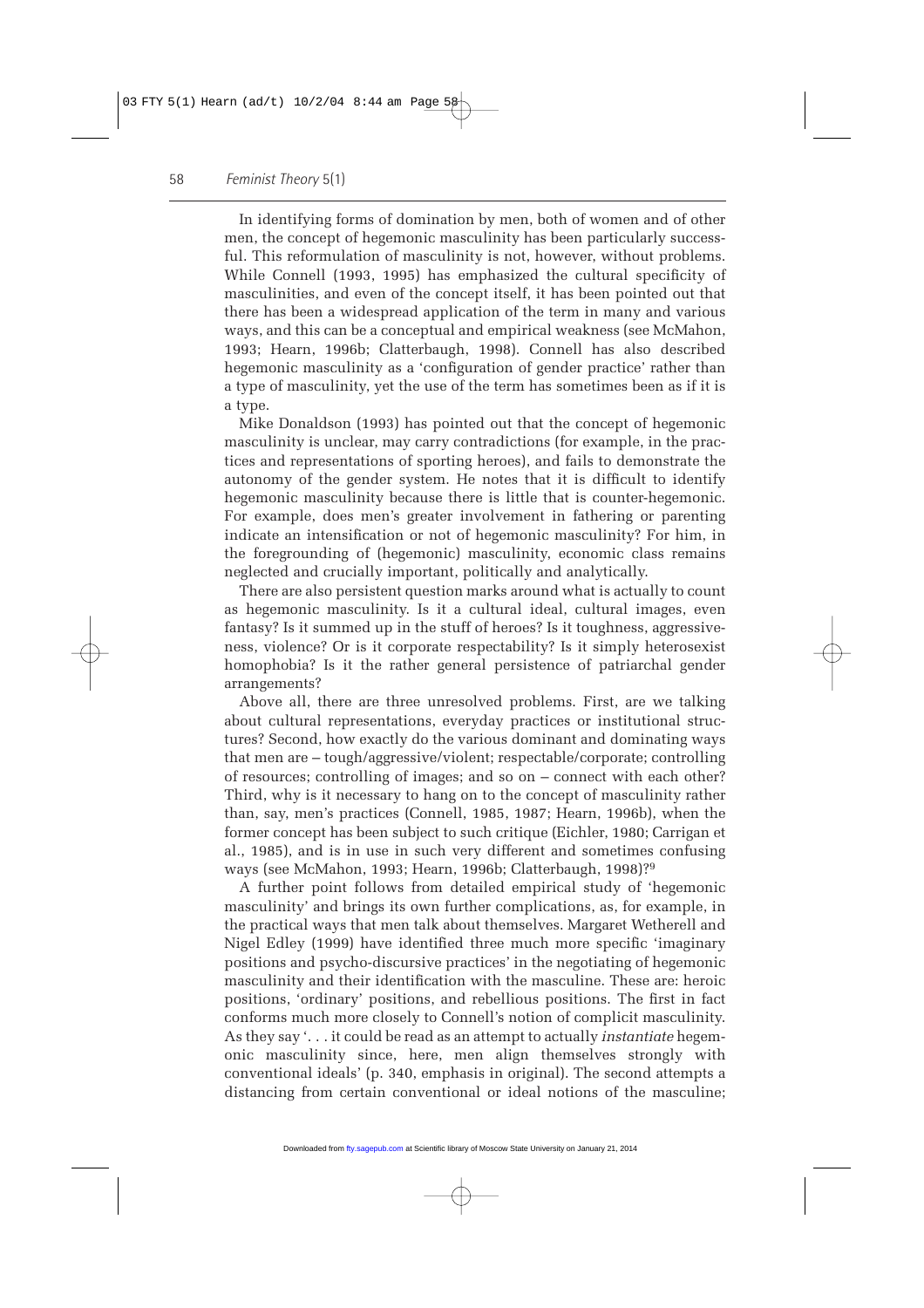instead the 'ordinariness of the self; the self as normal, moderate or average' (p. 343) is emphasized. The third position is characterized in terms of their unconventionality, with the imaginary position involving the flouting of social expectations (p. 347). What is interesting with all these self-positionings, especially the last two, is the presence of ambiguity and subtlety, even contradiction, in the self-construction of masculinity and the masculine, hegemonic or not. Indeed one of the subtleties of the hegemonic may be its very elusiveness and the difficulty of reducing it to a set of fixed positions and practices.

These points are echoed in a discussion of the concept by Stephen Whitehead (1999): '... the concept of hegemonic masculinity goes little way towards revealing the complex patterns of inculcation and resistance which constitute everyday social interaction. . . . it is unable to explain the variant meanings attached to the concept of masculinity at this particular moment in the social history of Euro/American/Australasian countries' (p. 58) (also see Whitehead, 2002). While this may be a somewhat harsh verdict, it does point to possible specific empirical limitations, as well as the need to subject concepts to scrutiny in their changing historical context and thus move debate onwards.

#### **The hegemony of men**

However, having identified some of the complications with hegemonic masculinity, I do not conclude that the notion of hegemony is not useful in critically analysing men. Rather, I argue that the concept has generally been employed in too restricted a way; the focus on masculinity is too narrow. Instead, it is time to go back from *masculinity* to *men*, to examine the hegemony of men and about men. The hegemony of men seeks to address the double complexity that men are both a *social category formed by the gender system* and *dominant collective and individual agents of social practices*.

In this view, there is a greater need to look critically at the ordinary, taken-for-granted accepted dominant constructions, powers and authorities of men – in relation to women, children and other men, both men who are subordinate and those who are superordinate. This involves addressing the formation of the social category of men, and its taken-for-grantedness, as well as men's taken-for-granted domination and control through consent. The deconstruction of the dominant (Hearn, 1996a) and the obvious, the social category of men, remains urgent. What indeed would society look like without this category, not through gendercide but through gender transformation?

This perspective on hegemony may take us down a slightly different route to consider not so much the 'matter of pushing an[d pulling](http://fty.sagepub.com/) of readyformed groupings but . . . the formation of these groupings [of men]' (Carrigan et al., 1985: 594) in the first place. Focusing on not just the various forms of *masculinity* (or configurations of gender practice, dominant or otherwise), but rather on that which is taken-for-granted about the categorizations and constructions of *men* (in both senses) is more closely compatible with Gramsci's original concept of hegemony. The task then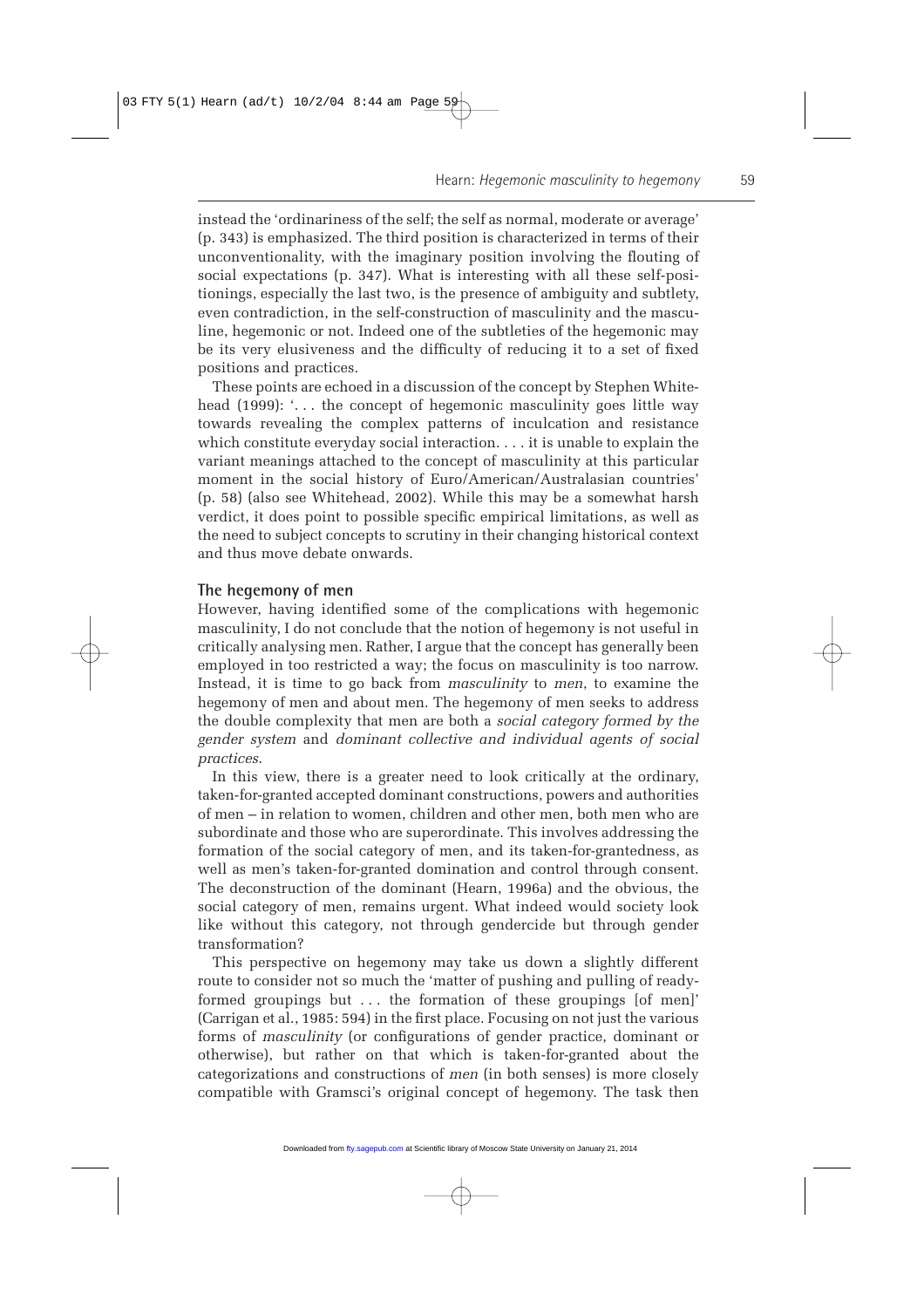becomes one of interrogating how hegemony operates through the web of collective political actors – the state, the law, capitalists, intellectuals, and so on; how 'the intellectual, moral and philosophical leadership provided by the class [of men] or alliance of class fractions [of certain men] which is ruling successfully achieves its objective of providing the fundamental outlook of the whole society' (Bocock, 1986: 63); and how hegemony involves the active consent of dominated groups (even though that consent is backed by force).

Thus the agenda for the investigation of the hegemony of men in the social world concerns the examination of that which sets the agenda for different ways of being men in relation to women, children and other men, rather than the identification of particular forms of masculinity or hegemonic masculinity. Interestingly, this view of hegemony of men would also likely lead us to ask what are the various dominant ways that there are for governmentally categorizing men – by the state, the law, medical sciences, social sciences, religion, business, and so on – and how these intersect with, complement and contradict each other. These webs of collective political actors are not static; especially important is the way in which various definitions and constructions of the agenda on men are themselves changing. This includes change through globalizing forces, tending to undermine the 'fundamental outlook of a given society'. Contemporary hegemony may involve the absence of a single fundamental outlook on and about men. I return to this point in the concluding discussion.

There would seem to be at least seven major aspects to this agenda and thus associated implications for feminist theory. First, there are the *social processes by which there is a hegemonic acceptance of the category of men*. This would include the unproblematic taken-for-granted categorization of people as 'men' through biological and often medical examination (principally the privileging of the presence or absence of a penis at or shortly after birth); the conduct of state, population and statistical classifications; the practices of organized religion and education; and the mass of other organizational and institutional ways in which particular men are placed within the social category of men. These range from the gender-specific use of toilets to gender-specific practices in entering and within the military. A closely related issue is the relational distinction between 'boys' and 'men'. Religious, educational, military and work institutions represent relevant sites for such hegemonic definitions.

Second, there is the *system of distinctions and categorizations between different forms of men and men's practices* to women, children and other men (and what are now often called masculinities). This comes closest to the current use of the term 'masculinities', though as noted the term has been used in a wide variety of ways in recent ye[ars. Howe](http://fty.sagepub.com/)ver, I would suggest a greater attention to the social construction of the *systems* of differentiations of men and men's practices rather than the social construction of particular 'forms' of men, as masculinities.

Third, the question can then be asked *which men and which men's practices – in the media, the state, religion, and so on – are most powerful in setting those agendas of those systems of differentiations*. It is these general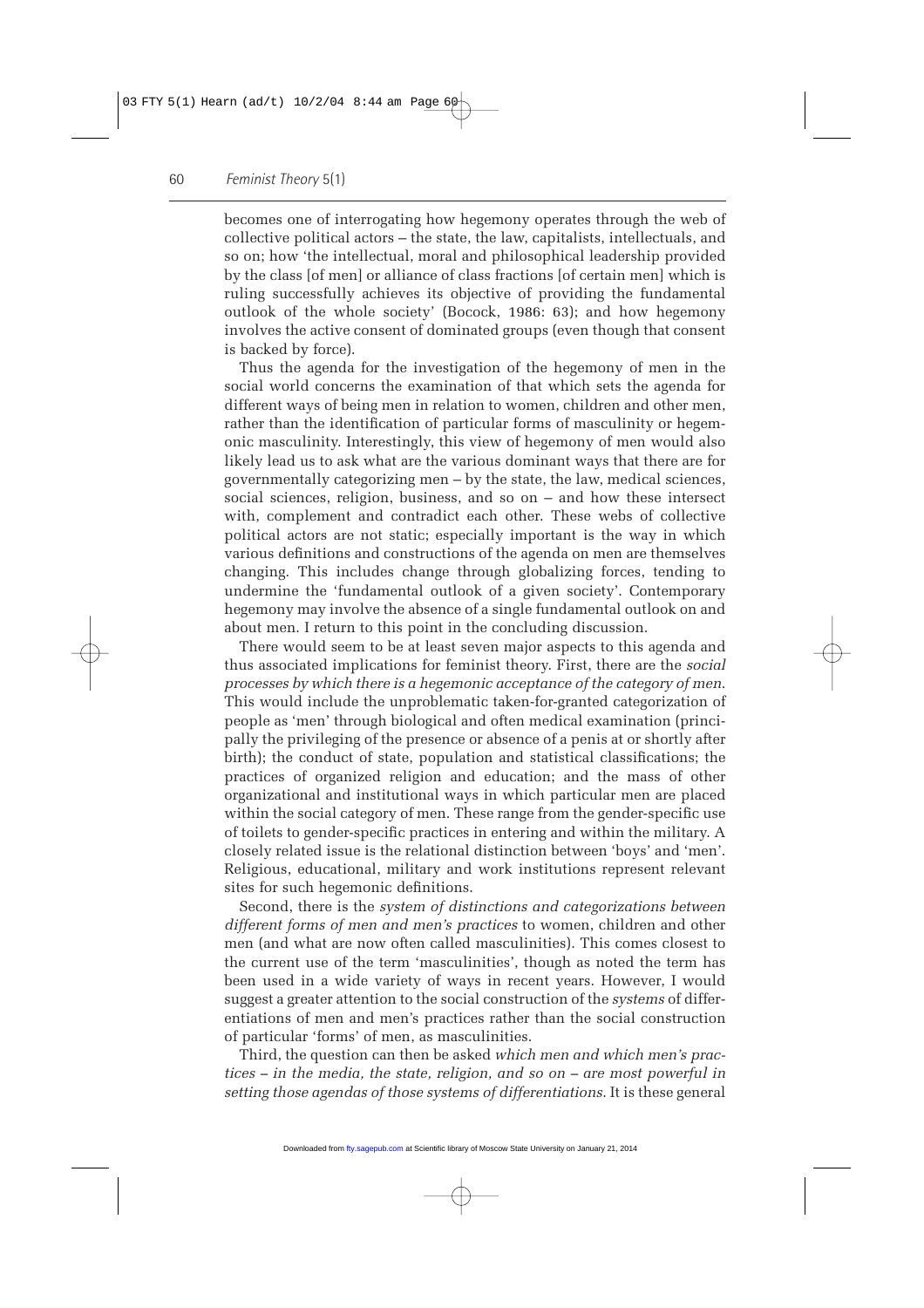ideas and practices that are hegemonic, rather than a particular form of hegemonic masculinity that is hegemonic.

Fourth, we can consider the identification of *the most widespread, repeated forms of men's practices*. In this identification those which are called 'complicit' are likely to take a much more central place in the construction of men and the various ways of being men in relation to women, children and other men. If anything, it is the complicit that is most hegemonic.

Fifth, we may consider *the description and analysis of men's various and variable everyday, 'natural(ized)', 'ordinary', 'normal' and most taken-forgranted practices* to women, children and other men and their contradictory, even paradoxical, meanings – rather than the depiction of the most culturally valued ideal or the most exaggerated or over-conforming forms of men's practices.

Sixth, there is the question of *how women may differentially support certain practices of men*, and subordinate other practices of men or ways of being men.10 This brings us to the place of women's 'consent' with the hegemony of men.

Seventh, there are various interrelations between these six elements above. Perhaps of most interest is *the relationship between 'men's' formation within a hegemonic gender order, that also forms 'women', other genders and boys, and men's activity in different ways in forming and reforming hegemonic differentiations among men*.

This overall approach involves placing biology and biological difference firmly in a cultural frame. Contemporary 'western' systems of construction of men and men's practices are cultural systems, just as much as those which embody third sexes and third genders, and other seemingly more complex patterns still (for example, Herdt, 1994; Lorber, 1994). Hegemony is not so much, or at least not only, a matter of the social contestation and reproduction of particular forms of *hegemonic masculinities* as the contestation and reproduction of the *hegemony of men* in a particular society or combination of globalizing societies (Hearn, 1996a), both as a social category and in men's practices. This may indeed offer possibilities of a rapprochement between transgender and queer studies, on the one hand, and materialist, embodied and gender class studies, on the other.<sup>11</sup>

As Mark Surman (1994) puts it: 'Hegemony is taking one way of seeing things, and convincing people that this way of seeing things is natural, that it is "just the way things are".' This sense of 'naturalness', including 'naturalness' about men and the way men are, may itself be becoming increasingly subject to globalizing social forces and processes (Connell, 1998).

Having said that, there are a number of areas of difficulty in working on this kind of revision of hegemony in relation to men. T[he parallel](http://fty.sagepub.com/)s and the differences with class-based versions need to be noted. Men are, or more precisely can be understood as, both a ruling class and not a ruling class. 'Men' are both *formed in* men's hegemony (or a hegemonic gender order), and *form* that hegemony. 'Men' are formed in a hegemonic gender order that also forms 'women', but men are also active in different ways in forming and re-forming hegemonic differentiations among men.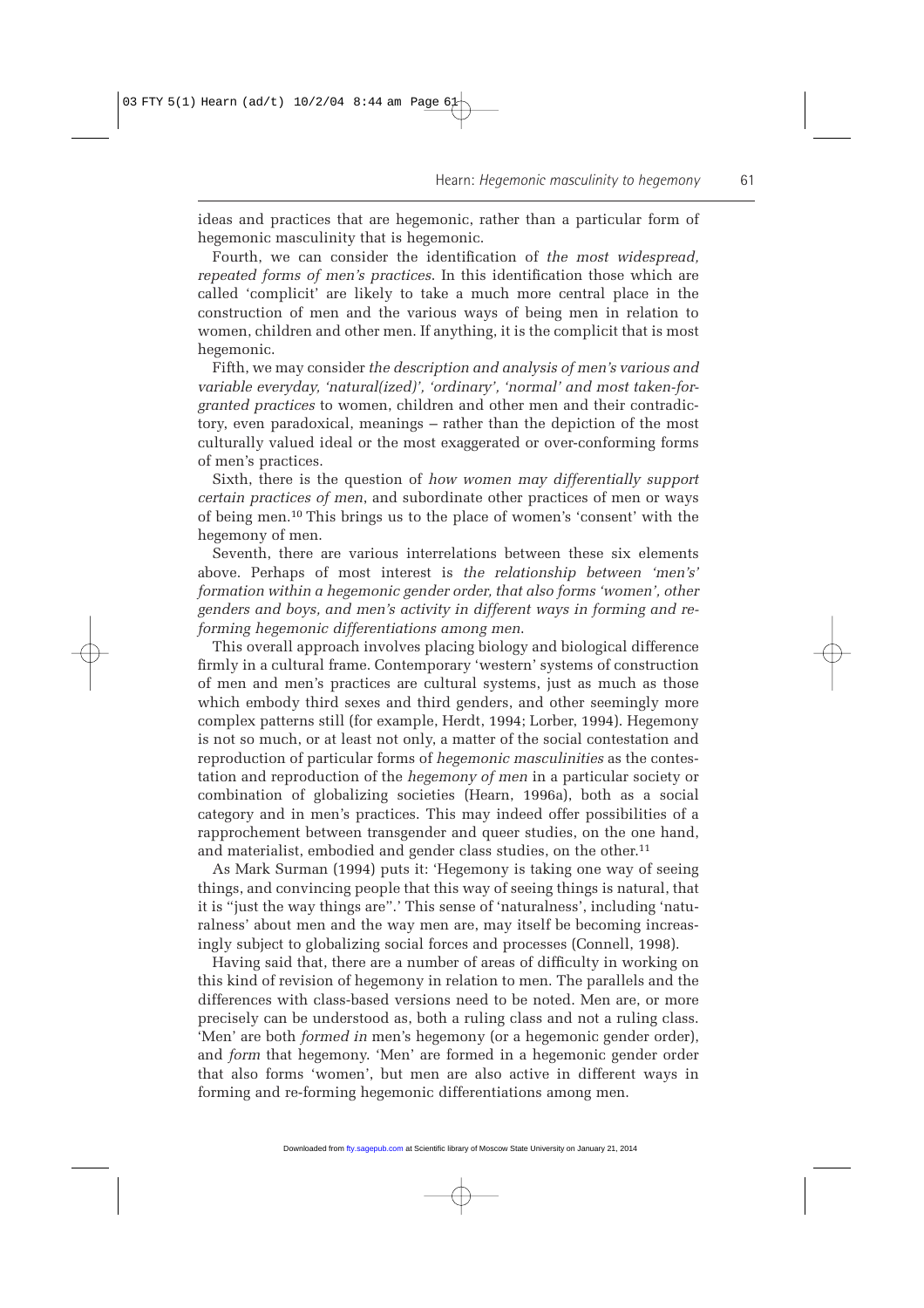# **Hegemony and Critical Studies on Men**

Before moving on to the concluding discussion, it may be useful to briefly consider the implications of this approach for studying men. The use of the concept of hegemony in substantive studies on men also has implications for the institutional development of CSM. Part of this analytical agenda concerns the concepts in use, and in that sense, the preceding substantive discussion is relevant to developing counter-hegemonic practices in CSM. Placing CSM themselves clearly in relation to hegemony thus raises the question of how to further critique so as not to reproduce the hegemony of men. CSM need to be counter-hegemonic, to oppose rather than reproduce hegemony – in terms of the intellectual, moral and philosophical spaces occupied in universities, research, the media, equality debates, politics, government, and so on. This challenges the automatic assumption that CSM can be transformative and emancipatory for women and for men.

We can ask a number of questions on the state and future development of CSM: how are men to be studied critically in ways that resist hegemony and hegemonic definitions and forces? In what ways do CSM challenge or fail to challenge hegemony? Where is feminism and pro-feminism in CSM? What kinds of feminism are referenced and used in these studies? What kinds are not? Are these studies transformative? What is the relation of theory, practice and politics? What are the intellectual, moral and philosophical spaces these studies occupy (Messner, 1997)?

CSM, like critical studies more generally, need to be strongly aware of the social bases of knowledge, including the impact of national, regional and cultural contexts (Hearn, 2002). This suggests a heavily power-laden self-reflexivity, both individually and collectively. The endogenous reflexivity (May, 1998) of men in the social world needs to be linked to the referential reflexivity of the analysts of men. While any sense of 'full awareness' is misplaced in this context, questioning the social bases of knowledge is part of the critical project, both in general and with specific respect to men. This suggests an empirical and political responsiveness to the social changes to and by men in the world. In some cases, this involves learning about the empirically knowable world by seeking to change the world. More specifically, yet fraught with difficulty, there is the challenge of how to speak where there have been silences, whether these are global silences, local silences or the silences of micro-politics.

# **Concluding discussion**

This paper is exploratory; it invites further development and reflection on the current state of CSM and the conceptualizatio[ns in use.](http://fty.sagepub.com/) Much of the work of CSM in recent years has been concerned with doing substantive studies, developing conceptualizations and theories, and establishing the field. The current stage of development suggests a revisiting of concepts and theories, with perhaps less need to justify the study of men, as was earlier a key preoccupation.

The approach here seeks to return to the concept of hegemony that has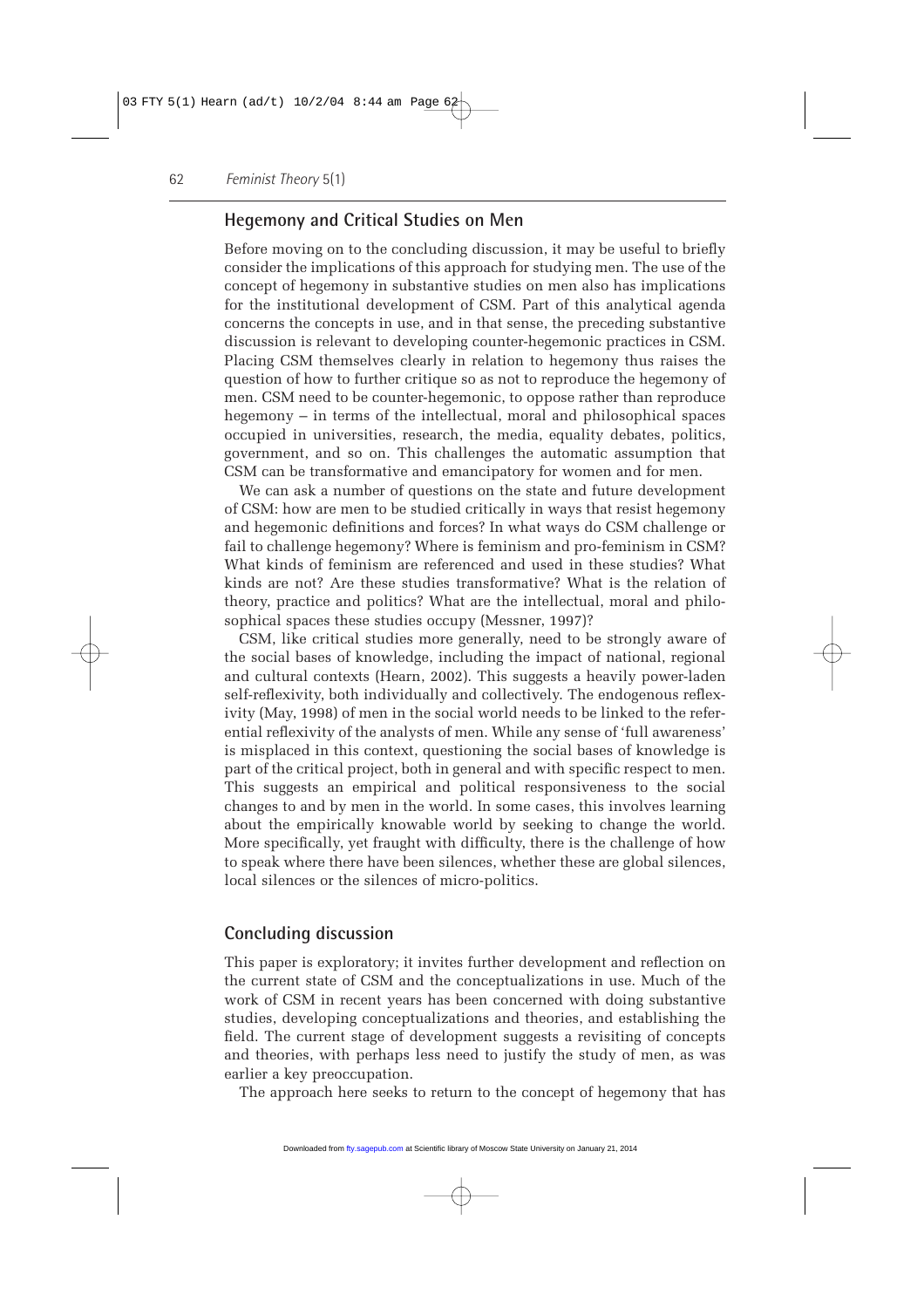been so useful in the 1980s and 1990s as a way of further opening up the critical study of men. But it does so in a rather different way from the current dominant focus within CSM on the particularities of hegemonic masculinity. That approach, though clearly very valuable, is not sufficiently far-reaching in assessing, deconstructing and dismantling the hegemony of men. While the concept of hegemonic masculinity has been and remains of great importance in CSM, the hegemony of men in relation to women, children and other men needs to be addressed more directly. This is in terms of both the hegemony of the social category of men and the hegemony of men's practices.

In doing CSM, we may consider just exactly how critical they are. It is always worth asking where are these researches and studies leading? Are they providing a way of showing and deconstructing the complexities of men's power, of undermining men's authority, of ending violence, and so on – or are they offering an easy means for men to intervene in gender politics and gender research, with little responsibility, little need for change, and even more space for exercising power and authority? How do they subvert patriarchy and how do they obscure or even reinforce patriarchy? Do they benefit women? And if so, which women?

This re-evaluation of the concept of hegemony connects with a range of general questions in social theory, feminist theory, and contemporary theorizing of power and resistance. Insights around power and resistance in feminist, poststructuralist, postcolonialist and other critical theoretical politics urgently need to be directed to the examination of men's gendered power relations to women, children and other men. This includes men's construction of force and consent, and men's own consent to that force and consent. Accordingly, we may consider the different notions of power within Marxist theories of ideology, third dimensions of power, hegemony and discourse, and their applicability to the gendered power of men and different men.

In many ways the concept of hegemony appears to fit most easily with that theory of ideology which sees the dominant ideas as the ideas of the ruling class, rather than that which begins the understanding of ideas from the necessarily differentiated social practices of different classes, as developed through feminist and various other forms of standpoint theory. But if that is the case, can a comparison be made between bourgeoisie and proletariat, on one hand, and men and women within the context of gender system hegemony, on the other? Is this kind of hegemonic ideology to be seen as gendered cultural power? And if so, whose ideology is hegemonic over whom and for whom? The seven-point outline of the hegemony of men seeks to answer that, in that men are both a social category formed by the gender system and dominant collective and individu[al agents](http://fty.sagepub.com/) of social practices.

On the other hand, and more specifically, this discussion of the hegemony of men also very much addresses the cultural formation of men and gender, and particular categorizations and class fractions of men, and so fits with contemporary debates on the interrelations of the material and the discursive. The notion of hegemony necessarily enters into the realm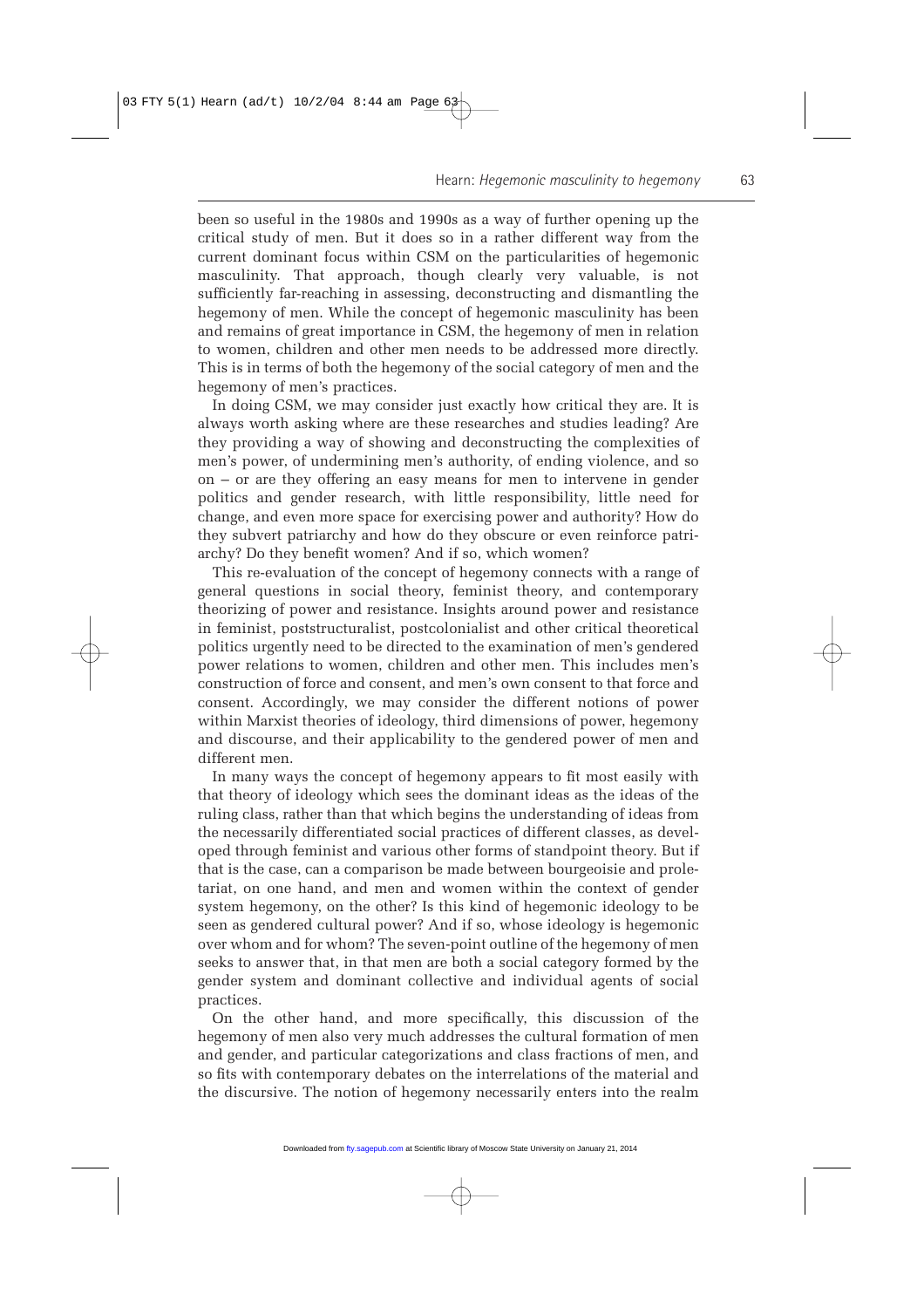of the cultural, which appears to be almost by definition less definable and less determined than the economic.

Contemporary social theory and feminist theory are centrally concerned with how to talk about and act on both the material and the discursive together. Contemporary materialist analysis seeks to extend its concerns to and connect with embodiment and the multiplicity of oppressions and discourses; at the same time, contemporary discourse analysis seeks to link to multiple forms of the material. This is seen, in different ways, in much contemporary social theory and feminist theory, in: materialist feminism, the politics of recognition, materialist theories of discourse, analyses of multiple oppressions, critical multiculturalism, (critiques of) globalization and globalization theory, postcolonialist theory, feminist postmodernism, debates on ageism and disability, theorizing the body, and materialist/discursive analyses.12

A broadly Gramscian notion of hegemony, if extensively and historically reformulated to deconstruct the privileging of economic class, can be seen as prefiguring many of these debates on the relation of the material and the discursive, by drawing analytical and political attention to the cultural realm and cultural politics within and in relation to the economic, specifically class, politics. In a long-term retrospective view, such engagements within Gramscian theory/praxis might now be seen as part of the general 'cultural' or 'linguistic turn', and part of the theoretical convergence in the usages of discourse and ideology (see Purvis and Hunt, 1993).

Rather similarly, the concept of hegemony may assist in transcending other binaries; it draws attention to the repetitive assertion and constitution of men as a social category formed by the gender system and dominant collective and individual agents of social practices, as well as the relations between these analytical elements. The concept thus addresses an ambiguity and a dialectical relation: the hegemony of the category of men 'as a whole' (and in relation to women, other genders, and in different ways, boys); and hegemony within and among men, whether in terms of ways of being men or men's practices.<sup>13</sup>

In raising the question of the gender(ed) or patriarchal hegemony of men, in addition to the Gramscian 'classed version', any rigid, monocultural notion of hegemony is now, rather paradoxically, to be treated with great caution, indeed probably dismissed. The notion that there is a 'fundamental outlook of the whole society' (Bocock, 1986: 63) that is successfully provided in accordance with the objective of class or alliance of class fractions which is ruling, gendered or not, does seem very problematic indeed.14 Instead contemporary hegemony, somewhat paradoxically, would seem to rely on more complex notions of political pluralism, 'mixed' (capitalist) economy, diversity, 'third ways', and non-radical for[ms of mult](http://fty.sagepub.com/)iculturalism.

A significant aspect of this increasing complexity is the contemporary challenge, albeit probably more limited than often supposed (Alasuutari, 2000), to the nation-state. Historically, many formulations of hegemony have been based on domination within a particular society or nation. Indeed the nation has often been represented in the modern political era as one of the most powerful forms of hegemony. This is, however, now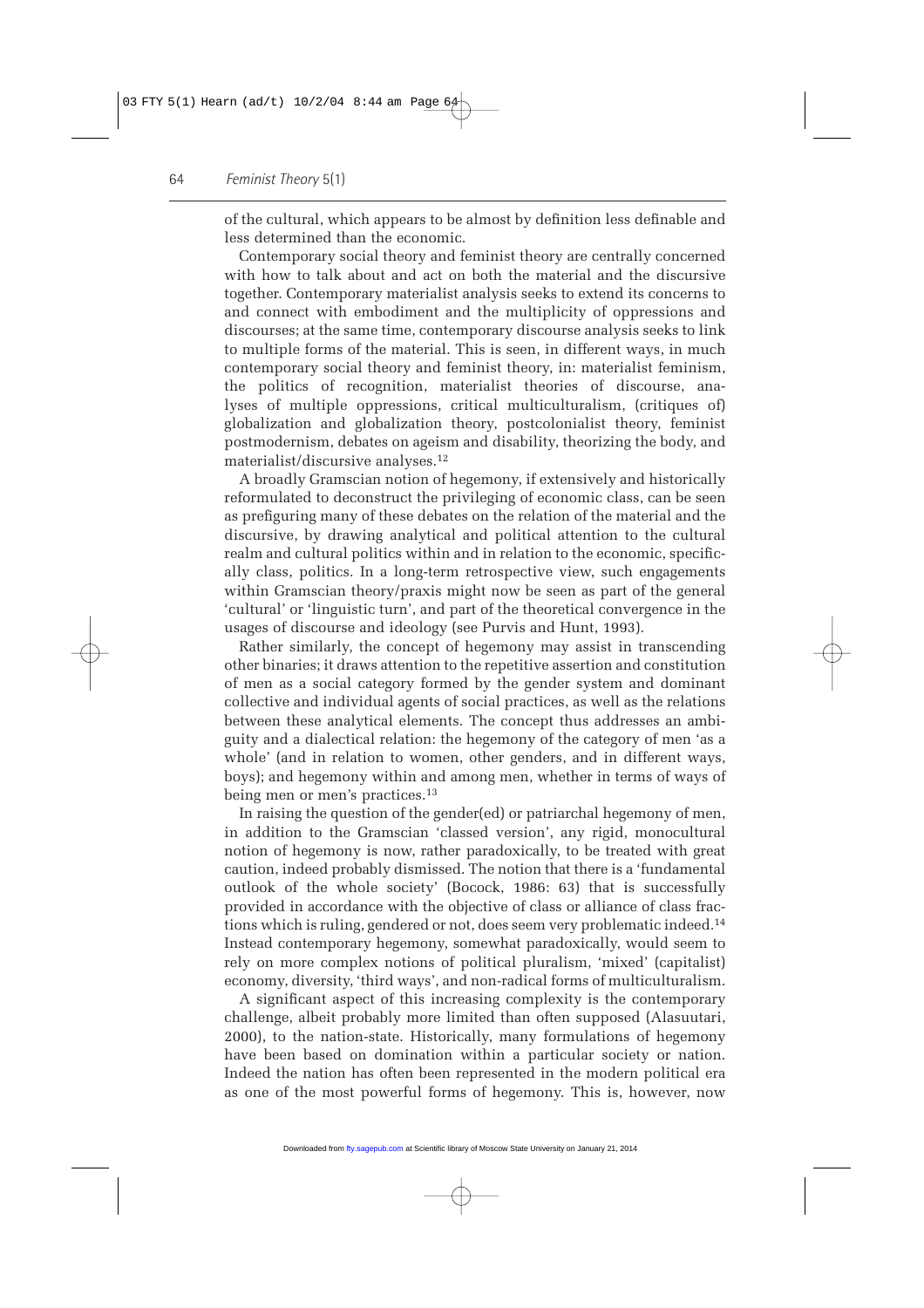increasingly problematic with both greater awareness of global linkages and the assertion of new forms of nationalism in that context. Indeed, global and regional transformations, such as Europeanization, as through the European Union, may be part of the changing hegemony of men (Hearn et al., 2002; Novikova et al., 2004).

Another contemporary complication is that there appear to be social changes in the constructions and interrelations of social divisions. It seems increasingly difficult to discuss gender or any other social division in isolation from others. Though this may have always been so historically, it does not seem to have been noticed so much until recently. Societal changes such as towards virtualities and information societies may contribute to the increasing elaboration of intersectionalities between social divisions. The very formation of 'people' as persons, bodies, individuals may be in the process of profound historical change. Rather than people being formed primarily as fixed embodied *members* of given collectivities, defined by single social divisions, people may increasingly appear to exist and be formed in social relations, spaces and practices *between* multiple power differentials. Persons and bodies no longer appear so easily as equivalents (Hearn, 2004: 207). At the same time, these intersectionalities, however, may be treated with caution, as these may also be part of contemporary hegemonic ways of obscuring gender, men and men's powers.

There is also a difficulty of operationalization. If hegemony is such an embedded and pervasive social process, how do (diversely gendered) 'we' study 'it', especially as we are part of it? Key substantive elements in hegemony include the reliance on forces other than force, and the configuration of fractions rather than a single dominating power. More specifically, what is the relation of men's domination with and through force and men's domination without force? Men's domination with force can be formally organized (for example, with corporate violence, military violence) or individualized and interpersonal (for example, with men's violence to known women and children in the home). Men's domination without force can also be formally organized (for example, men's supposedly 'peaceful' domination of managerial positions) or individualized and interpersonal (for example, with men's social status as fathers, husbands). The configurations and interrelations of these various forms of organized or interpersonal domination, with or without force, are a key empirical task.

Finally, the concrete historical subject of any rigid notion of hegemony has to be deconstructed. Questions such as: 'Is there a concrete subject (as in a [neo-]Gramscian concept of hegemony) or is there not (as in [neo-]Foucaultian discursive analyses)?' can no longer be answered by a simple 'yes' or 'no'. The contrast between universalism [and contin](http://fty.sagepub.com/)gency is not so easily drawn. The usefulness of a concept of hegemony is not strictly dependent on Gramscian economic class-based cultural economics or economic culturalism, but on how the concept can reformed or re-formed in theoretical practice.15 The place of both force and consent of men in patriarchies needs a concept such as hegemony that can assist engagement with both material and discursive gender power relations.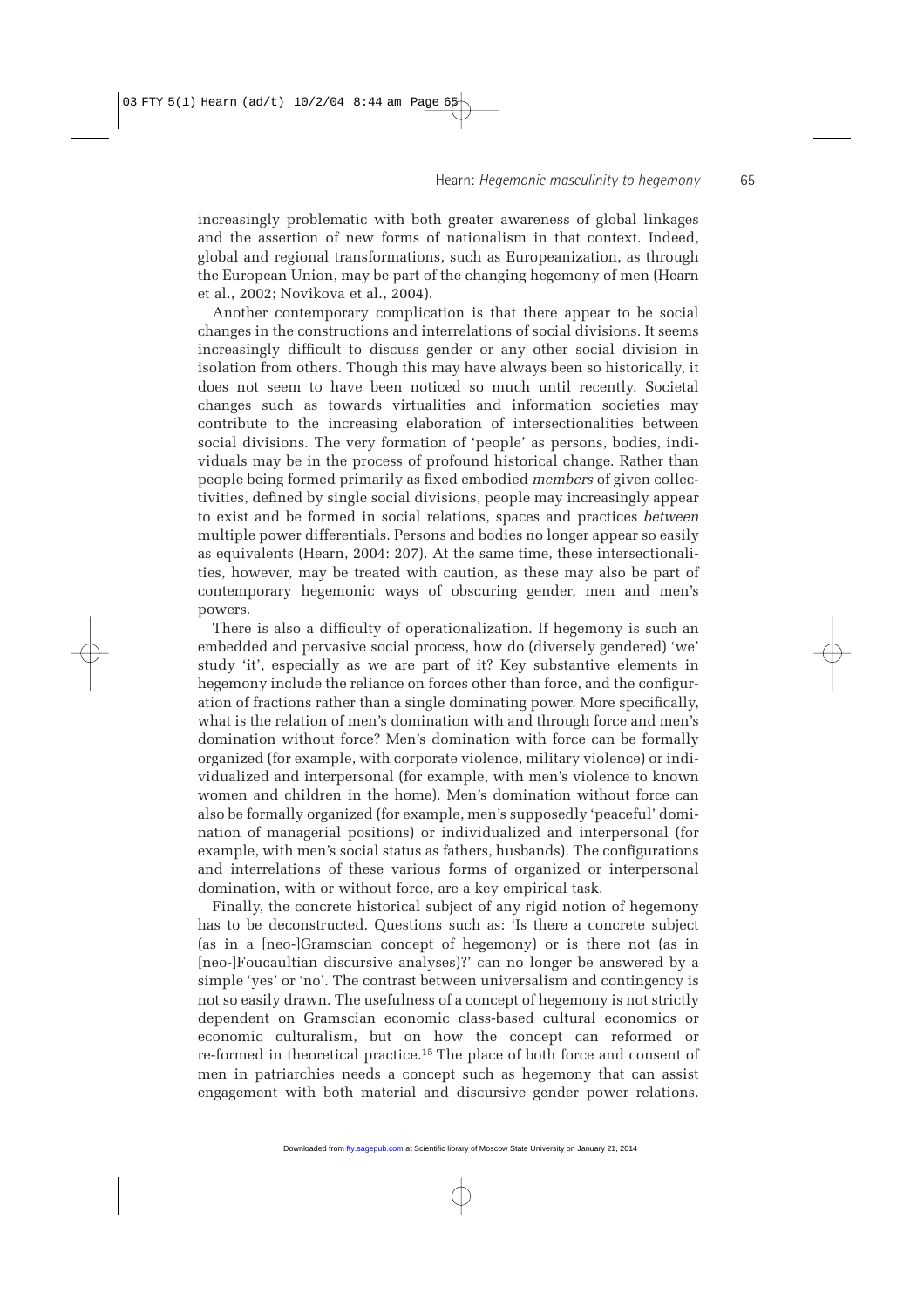These differentiations of forms of men's power, with and without force, suggest multiply differentiated patriarchies that are stable and changing, fixed and flexible. Charting the particular and changing forms of these rigidities and movements of and around the taken-for-granted social category of men is an urgent task in this globalizing world: the hegemony of the category of men 'as a whole' (and in relation to women, other genders, and in different ways, boys); and hegemony within and among men, whether in terms of ways of being men or men's practices. In such ways CSM may begin to face the possibility of the abolition of 'men' as a significant social category of power.

#### **Notes**

A first version of this paper was presented at the 'Hegemoni och Mansforskning' Nordic Conference, Karlstad University, Sweden, March 1999. I am very grateful to participants there for their remarks, Marie Nordberg for her insightful comments on a subsequent draft, and the members of 'Power, Resistance and Social Relations', the summer 1999 course seminar at Åbo Akademi University for subsequent discussions on the conceptualization of power and resistance. Further versions of parts of this paper were presented at the Gender Institute, London School of Economics in November 1999, the Department of Gender Studies, University of Gothenburg in May 2001, and the Feminism and Social Theory Network Seminar, Helsinki in July 2001. I am grateful to Marina Calloni, Eva Gothlin, Ulla Holm, Ingrid Holmquist, Diane Perrons and other participants at these seminars for their critical and constructive comments, and to anonymous *Feminist Theory* reviewers for further helpful suggestions. I am indebted to Bob Connell for his personal communication and comments on an earlier draft.

- 11. This debate has become governmentally institutionalized within the Nordic region in the shape of the appointment of a 'Men's Studies Coordinator' at NIKK, the Nordic Institute for Women's Studies and Gender Research. A previous incumbent sometimes used the title of 'Nordic Coordinator for Critical Studies on Men'. More recently, the English language title appears to have reverted to 'Nordic Coordinator for Men's Studies'. Both titles are included on different pages on the NIKK website http://www.nikk.uio.no/index\_e.html as well as 'Nordic Coordinator for Studies on Men'. In March 2000 the European Union Fifth Framework funded for three years a Thematic Network on 'The Social Problem and Societal Problematisation of Men and Masculinities', with institutional members in ten countries (www.cromenet.org).
- 12. One man participant in the Nordic meeting at Karlstad when the first version of this paper was presented suggested that I take this position 'to please feminists'.
- 13. More generally, critique alerts us to a number of e[lements: 'a](http://fty.sagepub.com/) critical relation to the topic, encompassing a self-reflexivity of the author, an awareness of the social location of both the author and the topic, and the consideration of the social bases of knowledge; a commitment to the political emancipation of both women and men; and, where appropriate, empirical inquiry not just assertion and speculation' (Hearn, 1998b: 801).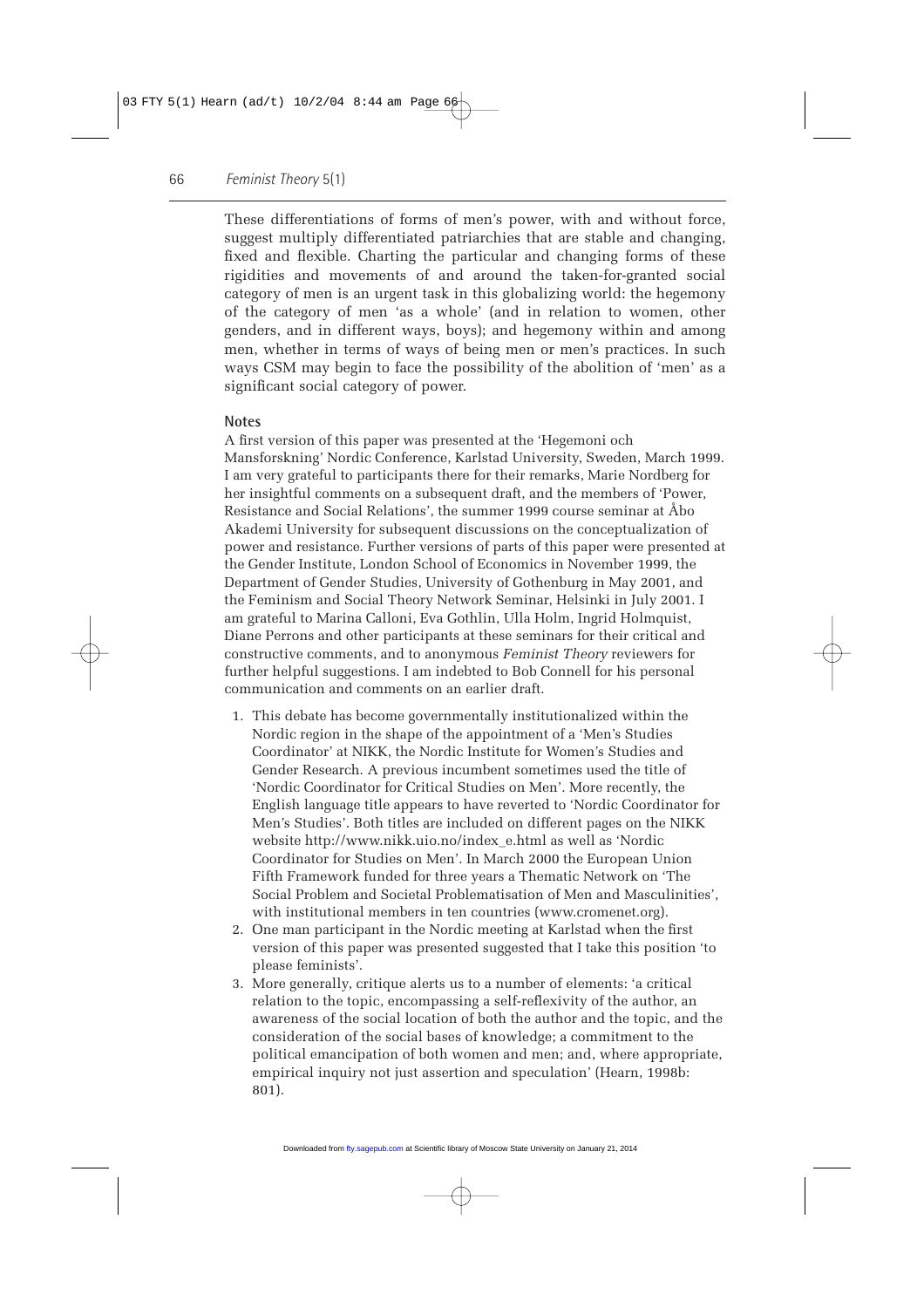- 14. In both of these perspectives on power, but especially the first, there is often an assumption of the possession of power. In the latter tradition, the question of possession of power is more problematized as power processes or political processes. A number of writers have contrasted having (capacities) and doing power (exercising). In the book *Power*, Wrong (1979) identifies *dispositional* (having) and *episodic* (exercising) forms of power. In *Frameworks of Power*, Clegg (1989) identifies *dispositional* (based on capacities) and *episodic* (agency), as well as *facilitative* forms of power.
- 15. All these elements are important in Marxism, neo-Marxism and Critical Theory. In these, one can hypothesize that resistance and even conflict are indications of differences of interest and thus democratic or proto-democratic impulses; and that without resistance and perhaps even conflict, there will always be dominance and submission.
- 16. It is clearly extremely difficult to specify unarticulated interests with any degree of certainty or precision. This problem may be eased when talking of life and death, as in Crenson's (1971) research on (people's lack of political activism against) air pollution, which is after all likely to kill them.
- 17. This is clear in many of Foucault's works; also see Barbalet (1987); for a recent example of the application of such thinking to studying men, see Pease (2000a).
- 18. Stewart Clegg (1989) has highlighted a number of further elements to be taken into account in the construction and thus analysis of hegemony:
	- i. Taking systematic account of popular interests and demands.
	- ii. Making compromises on secondary issues to maintain and support alliances in an inherently unstable political system (whilst maintaining essential interests).
	- iii. Organizational support for national goals which serve the fundamental long-term interest of the dominant group.
	- iv. Providing moral, intellectual and political leadership in order to reproduce and form a collective will or national popular outlook.
- 19. More recently, Connell has continued the discussion of masculinity, masculinities and hegemonic masculinities. In *The Men and the Boys* (2000) he acknowledges some of the difficulties with the term masculinity, and goes on to suggest that 'the difficulty in formulating acceptable definitions of masculinity is one sign of the crisis tendencies in gender relations which have in a number of ways destabilized the situation of men' (p. 17) (also see Connell, 2002).
- 10. I am grateful to Marie Nordberg for raising this sixth point. This is also taken up in Bourdieu (2001).
- 11. At this point, one might consider reformulating gender system hegemony in terms of 'masculine domination' (Bourdieu, 2001). Though that analysis may be relevant here, it brings ambiguities ar[ound the](http://fty.sagepub.com/) linguistic/symbolic and embodied/social meaning of 'the masculine', and may have sociological difficulties coping with the social complexities of men and men's relations to power and hegemony in different societies. This is in addition to its non-engagement with feminist theory, recent CSM and its own gendered positioning.
- 12. There is clearly a huge and rather rapidly growing relevant literature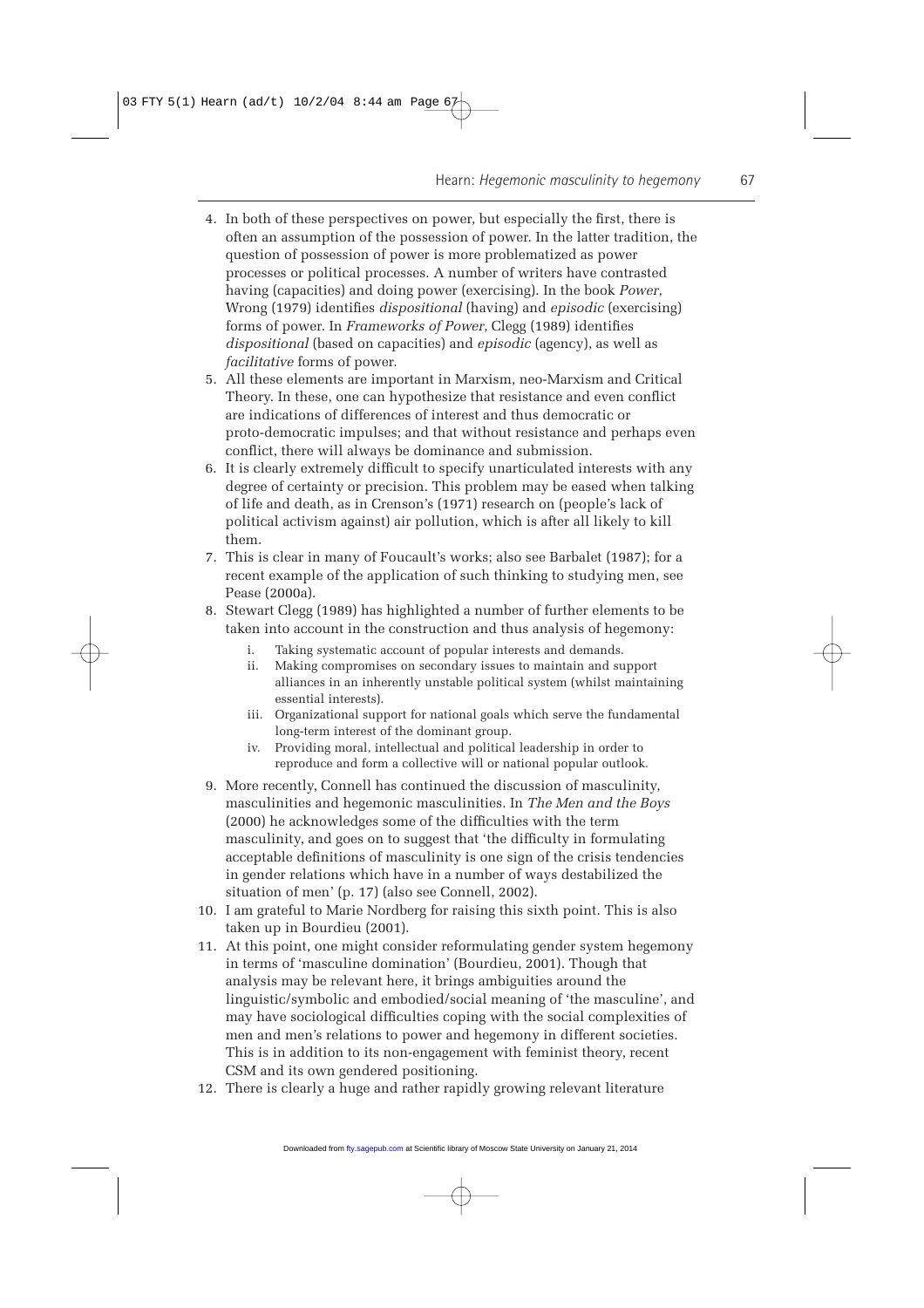here, much of it engaging with the intersection of critical theory and poststructuralism. In addition to Hennessy and Ingraham, 1997; Willett, 1998; Zack et al., 1998; see, for example, Benhabib and Cornell, 1987; Fraser, 1989, 1998; Hearn, 1992, 1998c; Cockburn and Ormrod, 1993; Hearn and Parkin, 1993; Landry and McLean, 1993; Fairclough, 1995; Hennessy, 1995; Gibson-Graham, 1996; Harding, 1998; Fawcett, 2000; Hanssen, 2000.

- 13. This general, often non-gendered, theme of the interrelations of social categorizations and social actions, regulation and control is prominent in social theory, at least from Mauss and Durkheim.
- 14. This more contextual version of hegemony fits more closely with the long-running rethinking of hegemony and politics by Laclau and Mouffe, in which the contingency of social elements, antagonisms and structures has been increasingly stressed. A useful brief survey of the shifts in their thinking over twenty-five years is provided by Howarth (2000: ch. 6). This compares their work: in the 1970s the contingency of competing hegemonic projects in relation to the 'fundamental social classes'; in the 1980s the contingency of all ideological elements and social agents along with 'hegemonic formations'; and in the 1990s the contingency of the subjects of hegemonic projects and social structures, with the latter '. . . understood as "undecidable" entities which always presuppose a discursive exterior that both constitutes and threatens its existence' (p. 111).
- 15. These issues have been explored in a fascinating exchange between Judith Butler, Ernesto Laclau and Slavoj Žižek on a long-running theme in Critical Theory, the possibilities for bringing together debates on the subject and subjectivity, with those on the politics of hegemony and universality (Butler et al., 2000).

#### **References**

- Abercrombie, N. and B.S. Turner (1978) 'The Dominant Ideology Thesis', *British Journal of Sociology* 29(2): 149–70.
- Alasuutari, P. (2000) 'Globalization and the Nation-state: An Appraisal of the Discussion', *Acta Sociologica* 43(3): 259–69.
- Bachrach, P. and M.S. Baratz (1962) 'The Two Faces of Power', *American Political Science Review* 56: 947–52.
- Barbalet, J.M. (1987) 'Power, Structural Resources and Agency', *Perspectives in Social Theory* 8: 1–24.
- Beemyn, B. and M. Eliason, eds (1996) *Queer Studies: A Lesbian, Gay, Bisexual and Transgender Anthology*. New York: New York University Press.
- Benhabib, S. and D. Cornell, eds (1987) *Feminism as Critique: Essays on the Politics of Gender in Late Capitalist Societies*. Cambridge: Polity; Minneapolis: Minnesota University Press.
- Bocock, R. (1986) *Hegemony*. London: Tavistock.
- Bourdieu, P. (2001) *Masculine Domination*. Stanford: Stanford University Press.
- Butler, J. (2000) 'Restaging the Universal: Hegemony and the Limits of Formalism', pp. 11–43 in J. Butler, E. Laclau and S. Žižek *Contingency, Hegemony, Universality: Contemporary Debates on the Left*. London: Verso.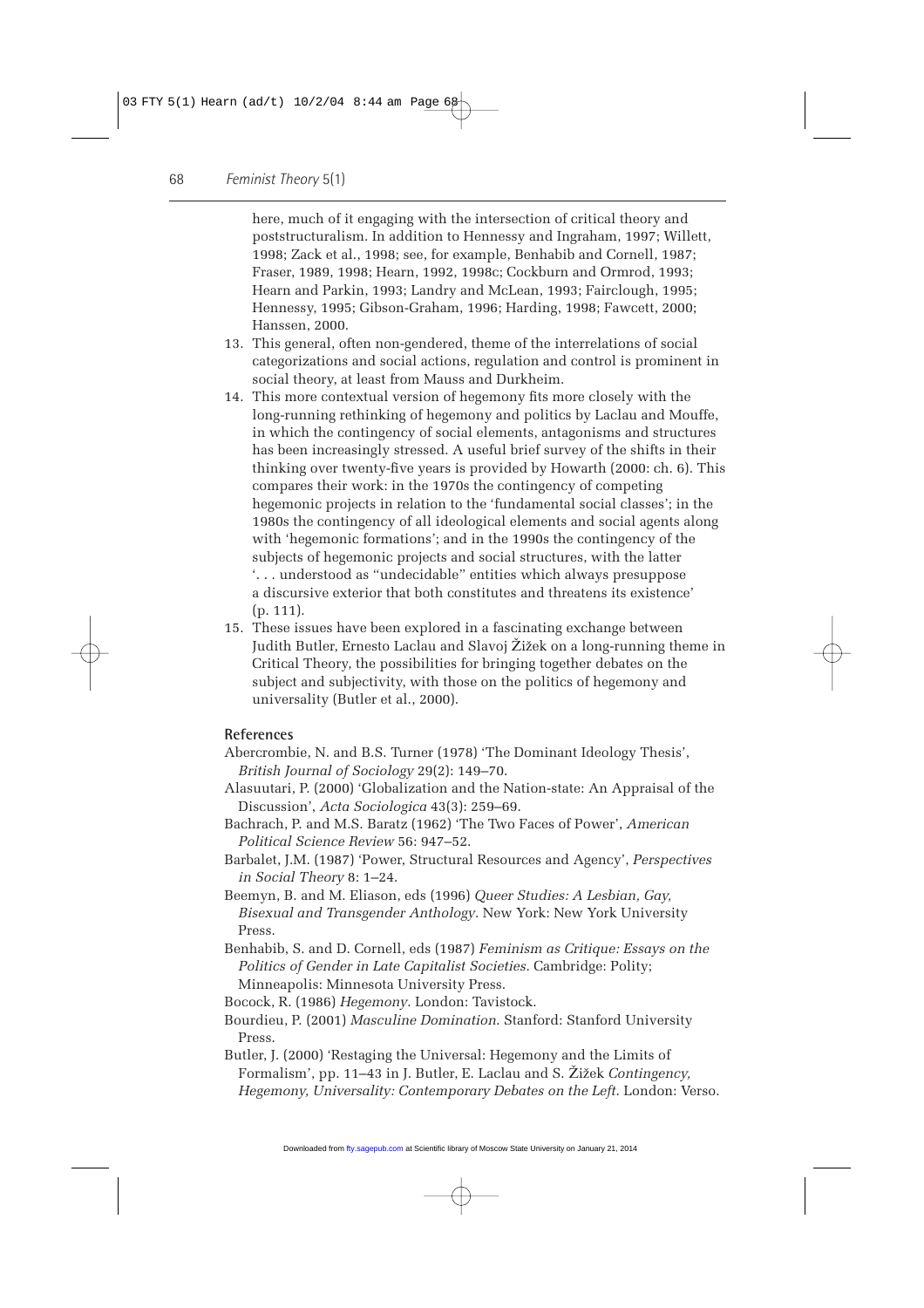- Butler, J., E. Laclau and S. Žižek (2000) *Contingency, Hegemony, Universality: Contemporary Debates on the Left*. London: Verso.
- Carrigan, T., R.W. Connell and J. Lee (1985) 'Towards a New Sociology of Masculinity', *Theory and Society* 14(5): 551–604.
- Clatterbaugh, K. (1998) 'What is Problematic about Masculinities?', *Men and Masculinities* 1(1): 24–45.
- Clegg, S. (1989) *Frameworks of Power*. London: Sage.
- Cockburn, C. (1991) *In the Way of Women*. London: Macmillan.
- Cockburn, C. and S. Ormrod (1993) *Gender and Technology in the Making*. London: Sage.
- Collinson, D.L. and J. Hearn (1994) 'Naming Men as Men: Implications for Work, Organizations and Management', *Gender, Work and Organization* 1(1): 2–22.
- Collinson, D.L. and J. Hearn, eds (1996) *Men as Managers, Managers as Men. Critical Perspectives on Men, Masculinities and Managements*. London and Thousand Oaks, CA: Sage.
- Connell, R.W. (1983) *Which Way Is Up?* London/Boston: Allen & Unwin.
- Connell, R.W. (1985) 'Theorising Gender', *Sociology* 19(2): 260–72.
- Connell, R.W. (1987) *Gender and Power*. Cambridge: Polity.
- Connell, R.W. (1993) 'The Big Picture: Masculinities in Recent World History', *Theory and Society* 22(5): 597–623.
- Connell, R.W. (1995) *Masculinities*. Cambridge: Polity.
- Connell, R.W. (1998) 'Men in the World: Masculinities and Globalization', *Men and Masculinities* 1(1): 3–23.
- Connell, R.W. (2000) *The Men and the Boys*. Cambridge: Polity.
- Connell, R.W. (2002) *Gender*. Cambridge: Polity.
- Crenson, M. (1971) *The Un-Politics of Air Pollution: A Study of Non-Decision making in the Cities*. Baltimore and London: Johns Hopkins University Press.
- Dahl, R.A. (1957) 'The Concept of Power', *Behavioural Science* 2: 201–5.
- Diamond, L. and I. Quinby, eds (1988) *Feminism and Foucault: Reflection or Resistance*. Boston: Northeastern University Press.
- Donaldson, M. (1993) 'What is Hegemonic Masculinity?', *Theory and Society* 22(5): 643–57.
- Edwards, T. (1994) *Erotics and Politics*. London and New York: Routledge.
- Eichler, M. (1980) *The Double Standard: A Feminist Critique of Feminist Social Science*. London: Croom Helm.
- Fairclough, N. (1995) *Critical Discourse Analysis*. Harlow: Longman.
- Fawcett, B. (2000) *Feminist Perspectives on Disability*. Harlow: Prentice Hall/Pearson Education.
- Foucault, M. (1980) *Power/Knowledge and Other Writings 1972–1977*. New York: Pantheon.
- Frank, B. (1987) 'Hegemonic Heterosexual Masculinity', *Studies in Political Economy* 24: 159–70.
- Fraser, N. (1989) *Unruly Practices: Power, Discourse and Gender in Contemporary Social Theory*. Cambridge: Polity.
- Fraser, N. (1998) *Justice Interruptus: Rethinking Key Concepts of a 'Post-Socialist' Age*. New York and London: Routledge.
- Geras, N. (1987) 'Post-Marxism?', *New Left Review* 163: 40–82.
- Gibson-Graham, J.K. (1996) *The End of Capitalism (as we knew it)*: *A*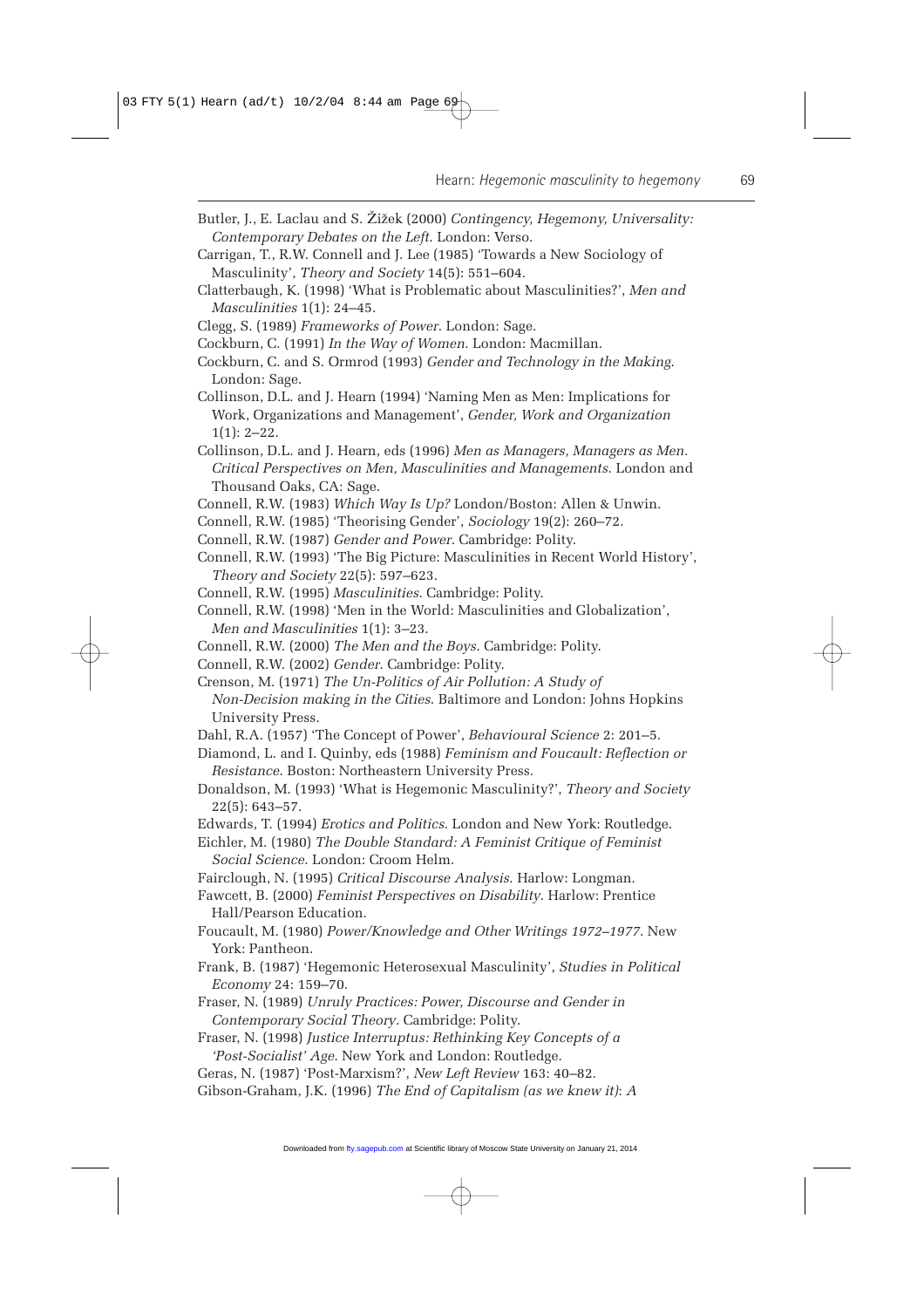*Feminist Critique of Political Economy*. Cambridge, MA and Oxford: Blackwell.

- Gramsci, A. (1971) *Selections from the Prison Notebook*. London: Lawrence & Wishart.
- Hanmer, J. (1990) 'Men, Power and the Exploitation of Women', pp. 21–42 in J. Hearn and D. Morgan (eds) *Men, Masculinities and Social Theory*. London and New York: Unwin Hyman/Routledge.

Hanmer, J. and J. Hearn (1999) 'Gender and Welfare Research', pp. 106–30 in F. Williams, J. Popay and A. Oakley (eds) *Welfare Research: A Critical Review*. London: UCL Press.

- Hanssen, B. (2000) *Critique of Violence: Between Poststructuralism and Critical Theory*. London: Routledge.
- Harding, S. (1998) *Is Science Multicultural? Postcolonialism, Feminism and Epistemologies*. Indianapolis: Indiana University Press.
- Hearn, J. (1987) *The Gender of Oppression. Men, Masculinity and the Critique of Marxism*. Brighton: Wheatsheaf; New York: St. Martin's Press.
- Hearn, J. (1989) 'Reviewing Men and Masculinities, or Mostly Boys' Own Papers', *Theory, Culture and Society* 6: 665–89.
- Hearn, J. (1992) *Men in the Public Eye. The Construction and Deconstruction of Public Men and Public Patriarchies*. London and New York: Routledge.
- Hearn, J. (1996a) 'Deconstructing the Dominant: Making the One(s) the Other(s)', *Organization* 3(4): 611–26.
- Hearn, J. (1996b) ' "Is Masculinity Dead?" A Critical Account of the Concept of Masculinity/Masculinities', pp. 202–17 in M. Mac an Ghaill (ed.) *Understanding Masculinities: Social Relations and Cultural Arenas*. Milton Keynes: Open University Press.
- Hearn, J. (1997) 'The Implications of Critical Studies on Men', *NORA. Nordic Journal of Women's Studies* 3(1): 48–60.
- Hearn, J. (1998a) 'Getting Organised: The Politics and Organisation of Critical Studies on Men', *International Association for Studies on Men Newsletter* 5(1): 15–17.
- Hearn, J. (1998b) 'Theorizing Men and Men's Theorizing: Men's Discursive Practices in Theorizing Men', *Theory and Society* 27(6): 781–816.
- Hearn, J. (1998c) *The Violences of Men*. London and Thousand Oaks, CA: Sage.
- Hearn, J. (2002) 'Critical Studies on Men in Four Parts of the World', *NIKK Magasin* 3: 12–15.
- Hearn, J. (2004) 'Information Societies are Still Societies', pp. 205–8 in T. Heiskanen and J. Hearn (eds) *Information Society and the Workplace: Spaces, Boundaries and Agency*. London: Routledge.
- Hearn, J. and D.L. Collinson (1993) 'Theorizing Unities and Differences between Men and between Masculinities', pp. 97–118 in H. Brod and M. Kaufman (eds) *Theorizing Masculinities*. Newbury Park, CA: Sage.
- Hearn, J. and D. Morgan, eds (1990) *Men, Masculinities and Social Theory*. London and New York: Unwin Hyman/Routledge.
- Hearn, J. and W. Parkin (1993) 'Organizations, Multiple Oppressions and Postmodernism', pp. 148–62 in J. Hassard and M. Parker (eds)
- *Postmodernism and Organizations*. London and Newbury Park, CA: Sage. Hearn, J., K. Pringle, U. Müller, E. Oleksy, E. Lattu, J. Chernova, H. Ferguson, Ø.G. Holter, V. Kolga, I. Novikova, C. Ventimiglia, E. Olsvik and T. Tallberg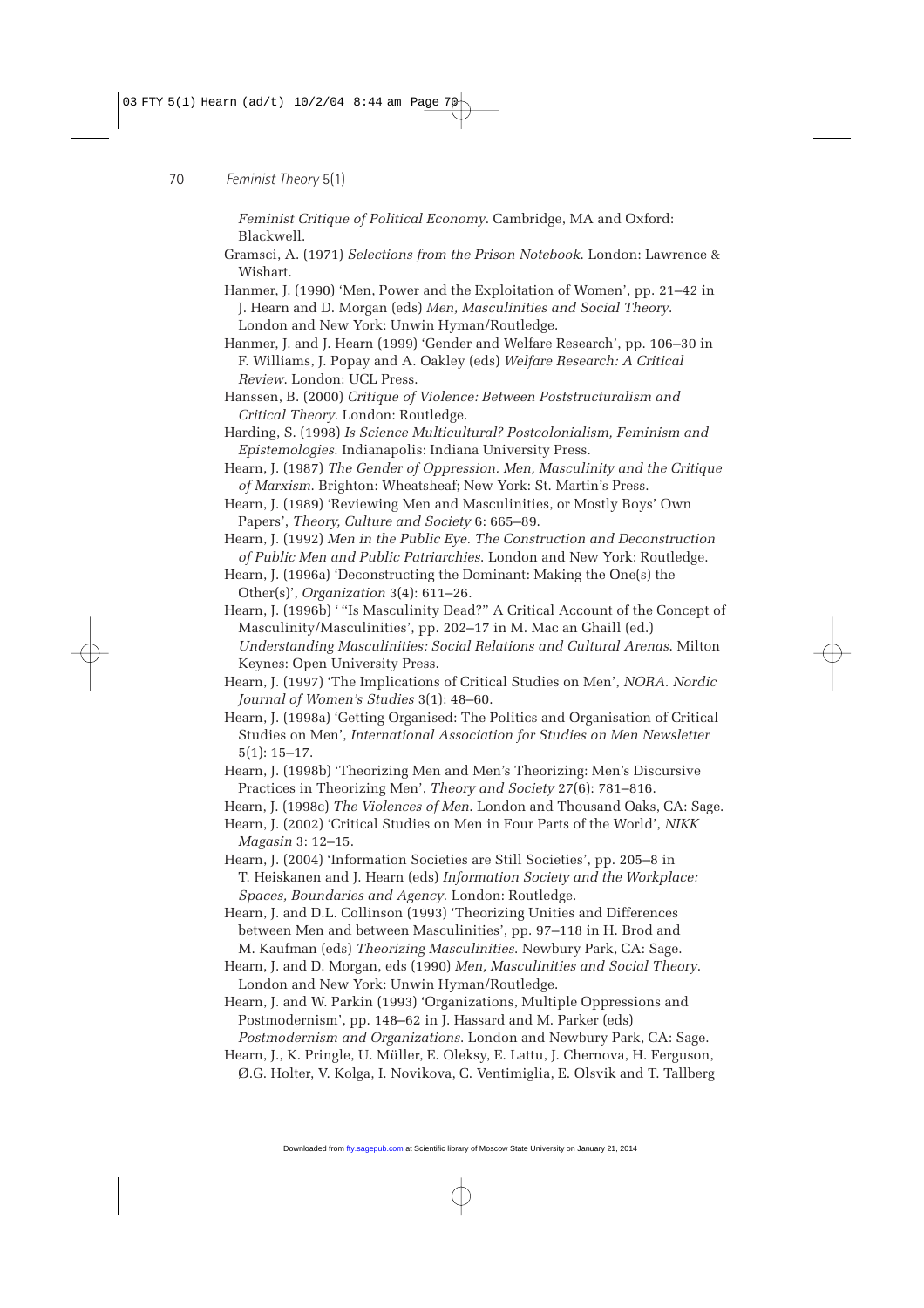(2002) 'Critical Studies on Men in Ten European Countries (1): The State of Academic Research', *Men and Masculinities* 4(4): 64–92.

- Hennessy, R. (1995) *Materialist Feminism and the Politics of Discourse*. New York: Routledge.
- Hennessy, R. and C. Ingraham, eds (1997) *Materialist Feminism: A Reader in Class, Difference and Women's Lives*. New York and London: Routledge.

Herdt, G., ed. (1994) *Third Sex, Third Gender: Beyond Sexual Dimorphism in Culture and History*. New York: Zone Books.

Holmwood, J. (1999) 'Radical Sociology: What's Left?', pp. 277–93 in P. Bagguley and J. Hearn (eds) *Transforming Politics: Power and Resistance*. Basingstoke: Macmillan; New York: St. Martin's Press.

- Howarth, D. (2000) *Discourse*. Buckingham: Open University Press.
- Laclau, E. and C. Mouffe (1985) *Hegemony and Socialist Strategy*. London: Verso.
- Laclau, E. and C. Mouffe (1987) 'Post-Marxism without Apologies', *New Left Review* 166: 77–106.
- Landry, D. and G. McLean (1993) *Materialist Feminisms*. Cambridge, MA and Oxford: Blackwell.
- Lorber, J. (1994) *Paradoxes of Gender*. New Haven: Yale University Press.
- Lukes, S. (1974) *Power: A Radical View*. Basingstoke: Macmillan.
- Macleod, C. and K. Durrheim (2002) 'Foucauldian Feminism: The Implications of Governmentality', *Journal of the Theory of Social Behaviour* 32(1): 41–60.
- McMahon, A. (1993) 'Male Readings of Feminist Theory: The Psychologization of Sexual Politics in the Masculinity Literature', *Theory and Society* 22(5): 675–96.
- McNay, L. (1992) *Foucault and Feminism*. Cambridge: Polity.
- Marx, K. (1859/1975) ' "Preface" to the Contribution to the Critique of Political Economy', in *Karl Marx: Early Writings*, Harmondsworth: Penguin.
- Marx, K. and F. Engels (1845/1970) *The German Ideology*. London: Lawrence and Wishart.
- May, T. (1998) 'Reflexivity in the Age of Reconstructive Social Science', *International Journal of Social Research Methodology* 1(1): 7–24.
- Messner, M. (1997) *Politics of Masculinities*. Thousand Oaks, CA: Sage.
- Morgan, D. (1992) *Discovering Men*. London and New York: Routledge.

Novikova, I., K. Pringle, J. Hearn, U. Müller, E. Oleksy, E. Lattu, J. Chernova, H. Ferguson, Ø.G. Holter, V. Kolga, C. Ventimiglia, E. Olsvik and T. Tallberg (2004) 'Men, Masculinities and "Europe" ', in M. Kimmel, J. Hearn and R.W. Connell (eds) *The Handbook of Studies on Men and Masculinities*. Thousand Oaks, CA: Sage.

- O'Brien, M. (1981) *The Politics of Reproduction*. London and New York: Routledge and Kegan Paul.
- Pease, B. (1996) 'Reforming Men: Masculine Subjectivities and the Politics of and Practices of Profeminism'. Doctoral thesis. Bundoor[a: La Trobe](http://fty.sagepub.com/) University.
- Pease, B. (2000a) *Recreating Men: Postmodern Masculinity Politics*. London: Sage.
- Pease, B. (2000b) 'Researching Profeminist Men's Narratives: Participatory Methodologies in a Postmodern Frame', pp. 136–58 in B. Fawcett,